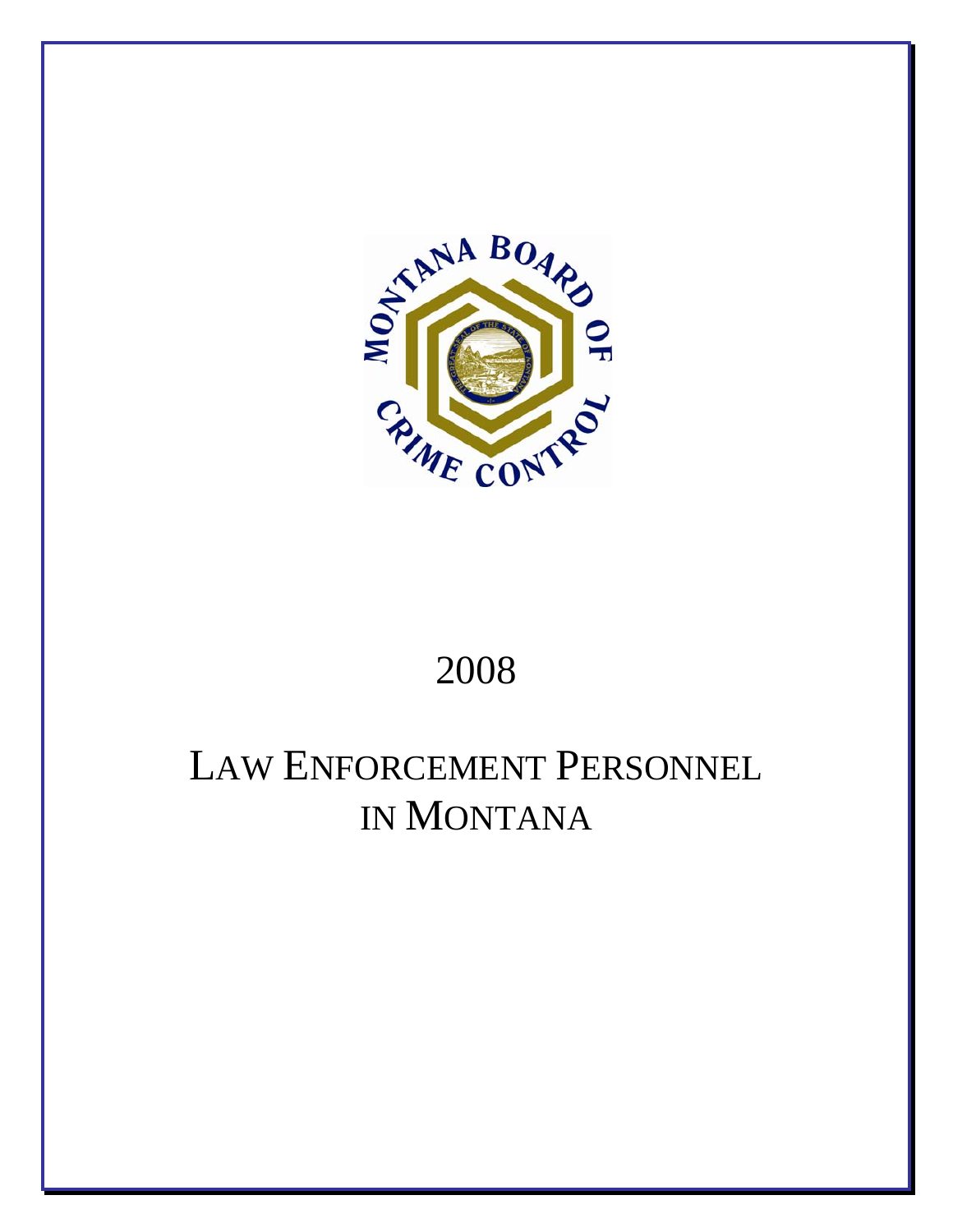## **TABLE OF CONTENTS**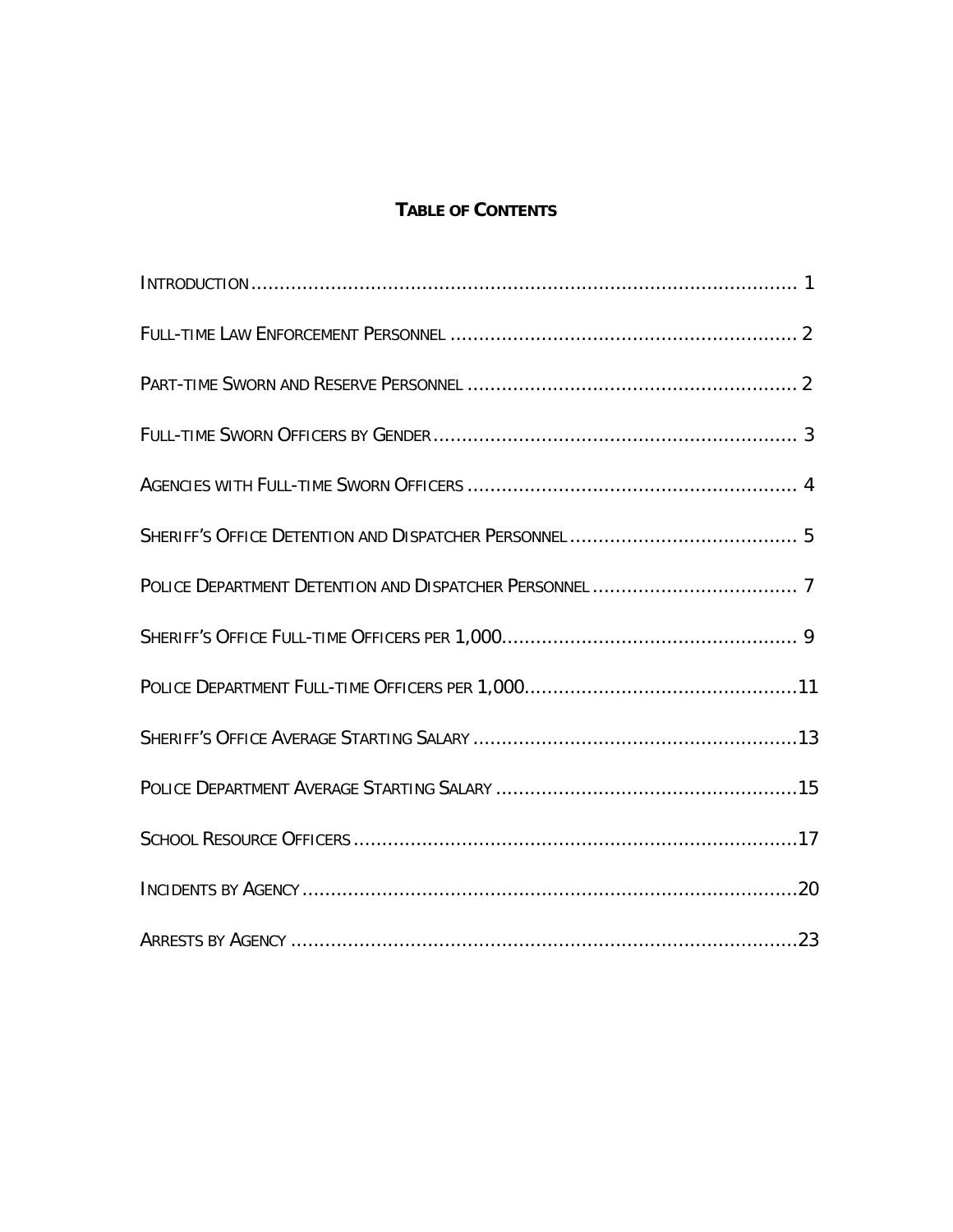## **2008 LAW ENFORCEMENT PERSONNEL**

 The Montana Board of Crime Control (MBCC) conducts an annual personnel survey of the state's local law enforcement agencies. The survey is used to determine the number and type of personnel employed by Montana law enforcement agencies as of October 31 of that year.

 The law enforcement agencies include police departments, county sheriffs' offices, state agencies whose employees have the power of arrest, Tribal law enforcement agencies, university police, and airport securities. Federal employees working in Montana i.e. Federal Bureau of Investigation, Drug Enforcement Agency, and Border Patrol are not included in the survey.

 A total of 122 law enforcement agencies responded to the 2008 survey. Information for six agencies was not available. The MBCC would not be able to present this information if it weren't for the cooperation of these law enforcement agencies. The effort and time that went into completing the survey are greatly appreciated.

 Sworn officers are those with the power to make arrests. A sworn officer may be either a staff or line officer. Staff officer functions are primarily administrative, while a line officer basically provides direct services. Civilian employees in sheriffs' offices and police departments typically include the detention officers, dispatchers, records personnel, and office staff. They do not have powers of arrest. Part-time law enforcement officers have the same powers as full-time officers. Reserve personnel are part-time, volunteer members of a law enforcement agency. The appointing authority has control of a reserve officer's scope of authority.

 An estimated total population of 967,440 for 2008 was used to calculate the statewide rate per capita. The United States Department of Justice, Federal Bureau of Investigation, provides this estimated population.

 For Montana Incident-Based Reporting purposes, an "incident" is defined as one or more offenses committed by the same offender or group of offenders acting in concert, at the same time and place.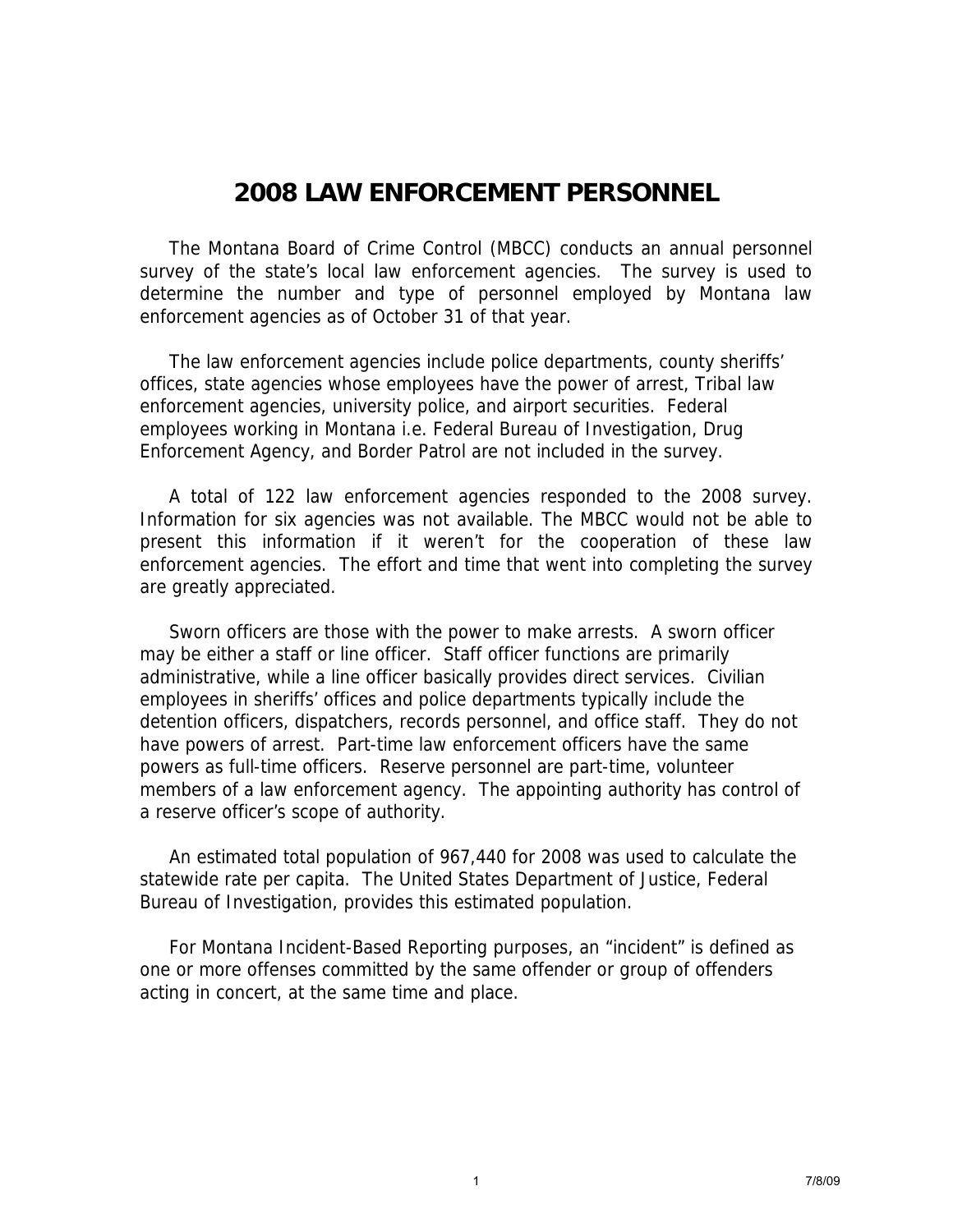| <b>Full-time Law Enforcement Personnel</b>                                                              |                              |                                  |                              |                                            |  |  |
|---------------------------------------------------------------------------------------------------------|------------------------------|----------------------------------|------------------------------|--------------------------------------------|--|--|
| <b>Type of Agency</b>                                                                                   | Number of<br><b>Agencies</b> | <b>Sworn</b><br><b>Personnel</b> | Civilian<br><b>Personnel</b> | <b>Total Full-time</b><br><b>Employees</b> |  |  |
| <b>Sheriff's Offices</b>                                                                                | 55                           | 691                              | 866                          | 1,557                                      |  |  |
| <b>Police Departments*</b>                                                                              | 52                           | 719                              | 175                          | 894                                        |  |  |
| Total PD & SO                                                                                           | 107                          | 1,410                            | 1,041                        | 2,451                                      |  |  |
|                                                                                                         |                              |                                  |                              |                                            |  |  |
| Airport Security                                                                                        | 4                            | 21                               |                              | 22                                         |  |  |
| <b>State Agencies</b>                                                                                   | 4                            | 359                              | 92                           | 451                                        |  |  |
| <b>Tribal Law Enforcement</b>                                                                           | 4                            | 79                               | 34                           | 113                                        |  |  |
| <b>University Security</b>                                                                              | 3                            | 38                               | 30                           | 68                                         |  |  |
| <b>Total, Other Agencies</b>                                                                            | 15                           | 497                              | 157                          | 654                                        |  |  |
|                                                                                                         |                              |                                  |                              |                                            |  |  |
| <b>Statewide Totals</b><br>Source: Montana Roard of Crime Control 2008 Law Enforcement Personnel Survey | 122                          | 1,907                            | 1,198                        | 3,105                                      |  |  |

122 out of 128 agencies responded to the Law Enforcement Personnel survey.

 Source: Montana Board of Crime Control 2008 Law Enforcement Personnel Survey \*Police departments does include 2 universities.

2

| <b>Part-time Sworn and Reserve Personnel</b> |                                   |                                 |  |  |  |  |  |
|----------------------------------------------|-----------------------------------|---------------------------------|--|--|--|--|--|
|                                              | <b>Reserve</b><br><b>Officers</b> | <b>Part-time Sworn Officers</b> |  |  |  |  |  |
| <b>Sheriffs' Offices</b>                     | 369                               | 49                              |  |  |  |  |  |
| <b>Total Agencies</b>                        | 42                                | 16                              |  |  |  |  |  |
|                                              |                                   |                                 |  |  |  |  |  |
| Police Departments*                          | 78                                | 21                              |  |  |  |  |  |
| <b>Total Agencies</b>                        | 26                                | 13                              |  |  |  |  |  |
|                                              |                                   |                                 |  |  |  |  |  |
| <b>Total Police Departments</b>              |                                   |                                 |  |  |  |  |  |
| & Sheriff's Offices                          | 447                               | 70                              |  |  |  |  |  |
| <b>Total Agencies</b>                        | 68                                | 29                              |  |  |  |  |  |

 Source: Montana Board of Crime Control 2008 Law Enforcement Personnel Survey \*Police Departments does include 2 Universities.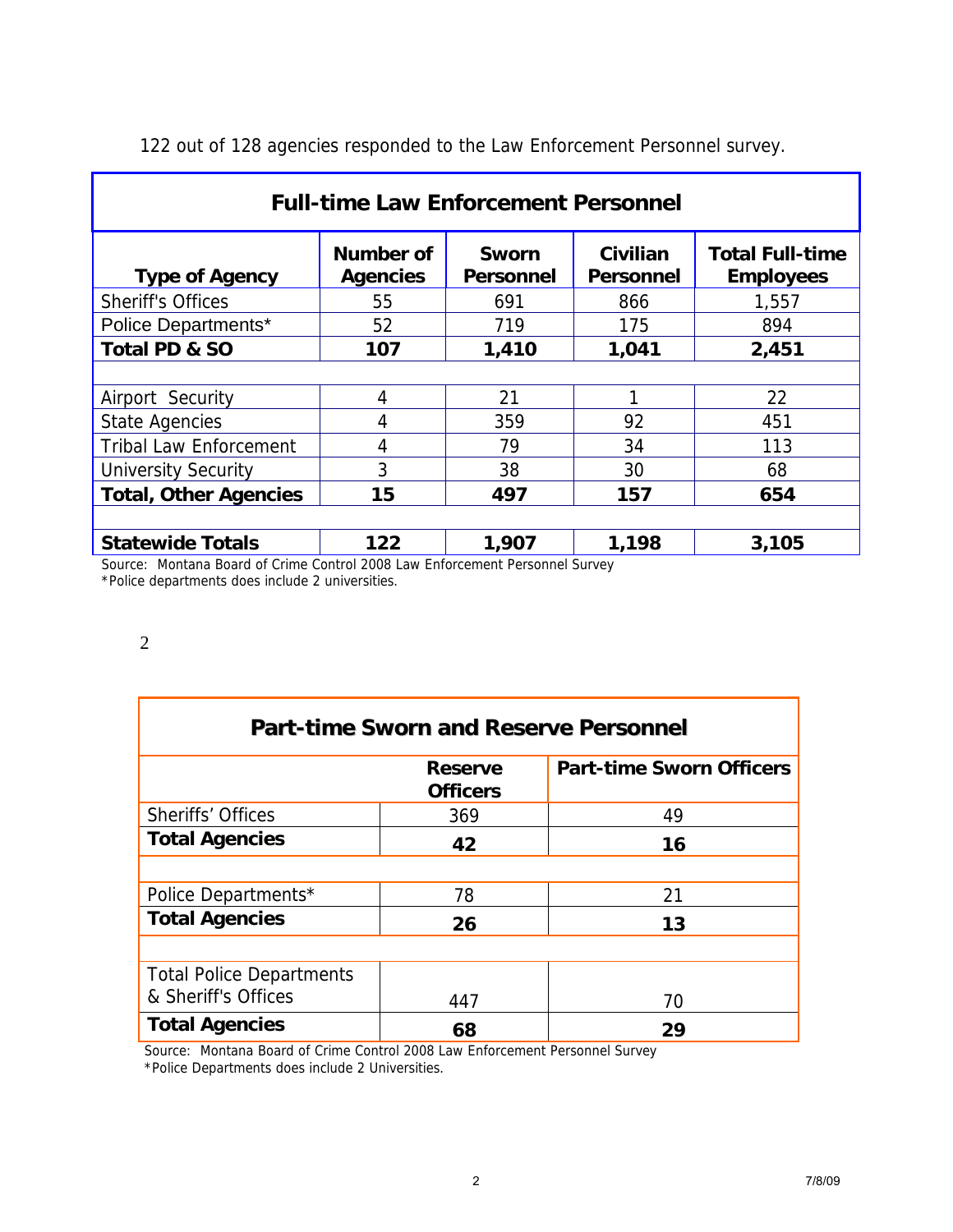| <b>Full-time Sworn Officers by Gender</b>           |                                   |      |                                               |      |  |  |  |
|-----------------------------------------------------|-----------------------------------|------|-----------------------------------------------|------|--|--|--|
| Agency                                              | Number of<br><b>Male Officers</b> | ℅    | Number of<br><b>Female</b><br><b>Officers</b> | $\%$ |  |  |  |
| <b>Sheriffs' Offices</b>                            | 648                               | 94%  | 43                                            | 6%   |  |  |  |
| <b>Police Departments</b>                           | 668                               | 93%  | 51                                            | 7%   |  |  |  |
| <b>Subtotal</b>                                     | 1,316                             | 94%  | 94                                            | 6%   |  |  |  |
| <b>Airport Security</b>                             | 21                                | 100% | 0                                             | 0%   |  |  |  |
| <b>State Agencies</b>                               | 342                               | 95%  | 17                                            | 5%   |  |  |  |
| <b>Tribal Law Enforcement</b>                       | 70                                | 89%  | 9                                             | 11%  |  |  |  |
| 89%<br>11%<br><b>University Security</b><br>34<br>4 |                                   |      |                                               |      |  |  |  |
| <b>Total</b>                                        | 1,783                             | 93%  | 124                                           | 7%   |  |  |  |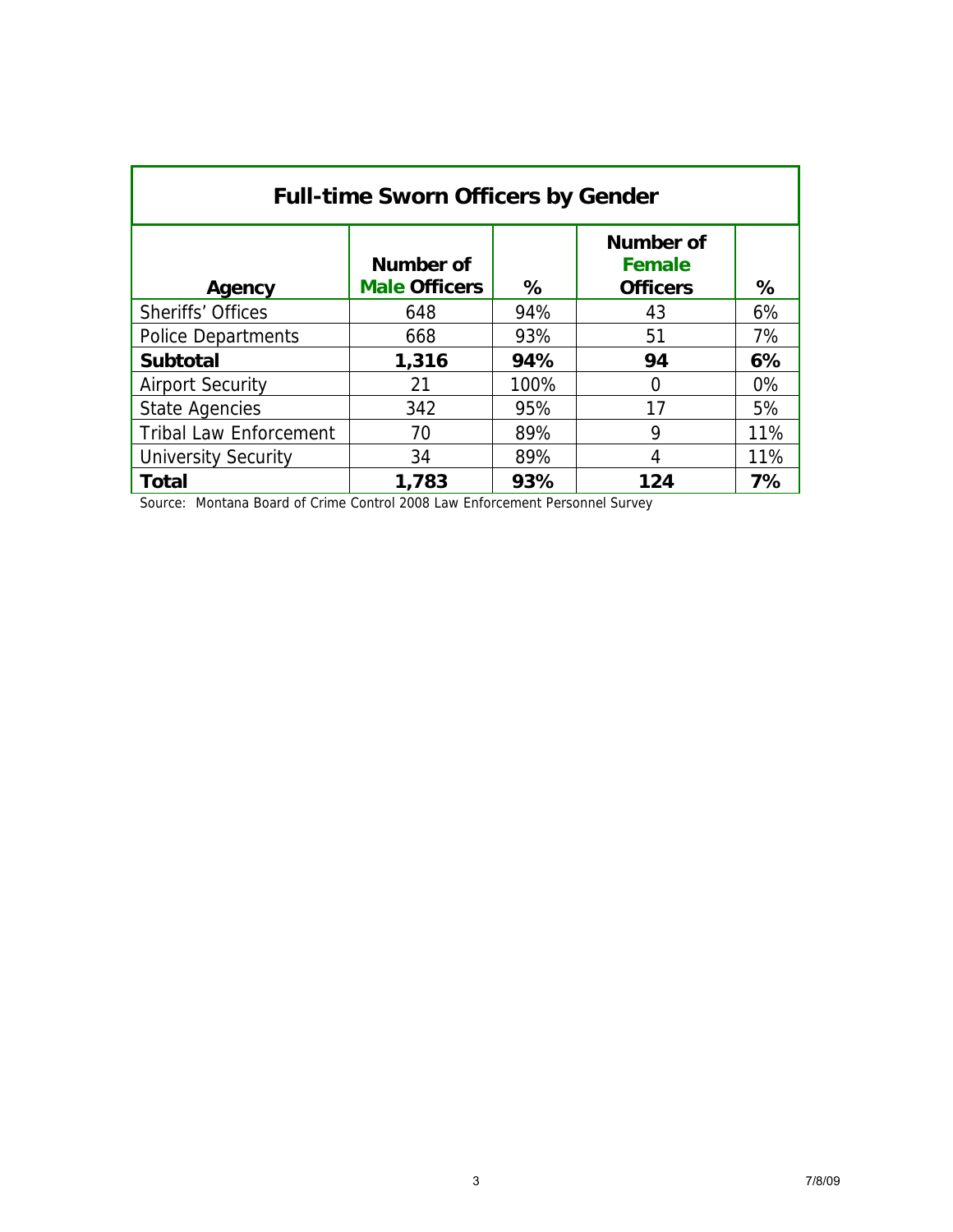| <b>Agencies with Full-time Sworn Officers</b>             |                                           |                                      |  |  |  |  |  |
|-----------------------------------------------------------|-------------------------------------------|--------------------------------------|--|--|--|--|--|
| <b>State Agencies</b>                                     | <b>Number of</b><br><b>Sworn Officers</b> | <b>Number</b> of<br><b>Civilians</b> |  |  |  |  |  |
| Fish, Wildlife and Parks                                  | 105                                       | 5                                    |  |  |  |  |  |
| <b>Gambling Control Division</b>                          | $\overline{20}$                           | 3                                    |  |  |  |  |  |
| <b>Highway Patrol Division</b>                            | $\overline{211}$                          | 57                                   |  |  |  |  |  |
| Department of Livestock                                   | 23                                        | 27                                   |  |  |  |  |  |
| <b>Total</b>                                              |                                           |                                      |  |  |  |  |  |
| 4 Agencies                                                | 359                                       | 92                                   |  |  |  |  |  |
|                                                           |                                           |                                      |  |  |  |  |  |
| <b>Universities</b>                                       |                                           |                                      |  |  |  |  |  |
| Montana State University Police Department                | 17                                        | 16                                   |  |  |  |  |  |
| University of Montana Office of Public Security           | 13                                        | 12                                   |  |  |  |  |  |
| Montana State University - Billings Campus Police         | 8                                         | $\overline{2}$                       |  |  |  |  |  |
| <b>Total</b>                                              |                                           |                                      |  |  |  |  |  |
| 3 Agencies                                                | 38                                        | 30                                   |  |  |  |  |  |
|                                                           |                                           |                                      |  |  |  |  |  |
| <b>Airports</b>                                           |                                           |                                      |  |  |  |  |  |
| <b>Bert Mooney Airport</b>                                | $\overline{2}$                            | $\overline{0}$                       |  |  |  |  |  |
| <b>Billings Logan Internationall Airport Police</b>       | 9                                         | 1                                    |  |  |  |  |  |
| <b>Great Falls International Airport Authority Police</b> | 1                                         | $\overline{0}$                       |  |  |  |  |  |
| Missoula International Airport Department of Public       |                                           | $\overline{0}$                       |  |  |  |  |  |
| Safety                                                    | 9                                         |                                      |  |  |  |  |  |
| <b>Total</b>                                              |                                           |                                      |  |  |  |  |  |
| 4 Agencies                                                | 21                                        | 1                                    |  |  |  |  |  |
|                                                           |                                           |                                      |  |  |  |  |  |
| <b>Tribal Agencies</b>                                    |                                           |                                      |  |  |  |  |  |
| <b>Flathead Tribal Police</b>                             | 31                                        | 3                                    |  |  |  |  |  |
| Fort Belknap Law Enforcement Agency                       | $\overline{10}$                           | 1                                    |  |  |  |  |  |
| Fort Peck Tribes Office of Public Safety                  | 24                                        | 30                                   |  |  |  |  |  |
| Northern Cheyenne BIA-OJS Police Department               | 14                                        | $\overline{0}$                       |  |  |  |  |  |
| <b>Total</b>                                              |                                           |                                      |  |  |  |  |  |
| <b>4 Agencies</b>                                         | 79                                        | 34                                   |  |  |  |  |  |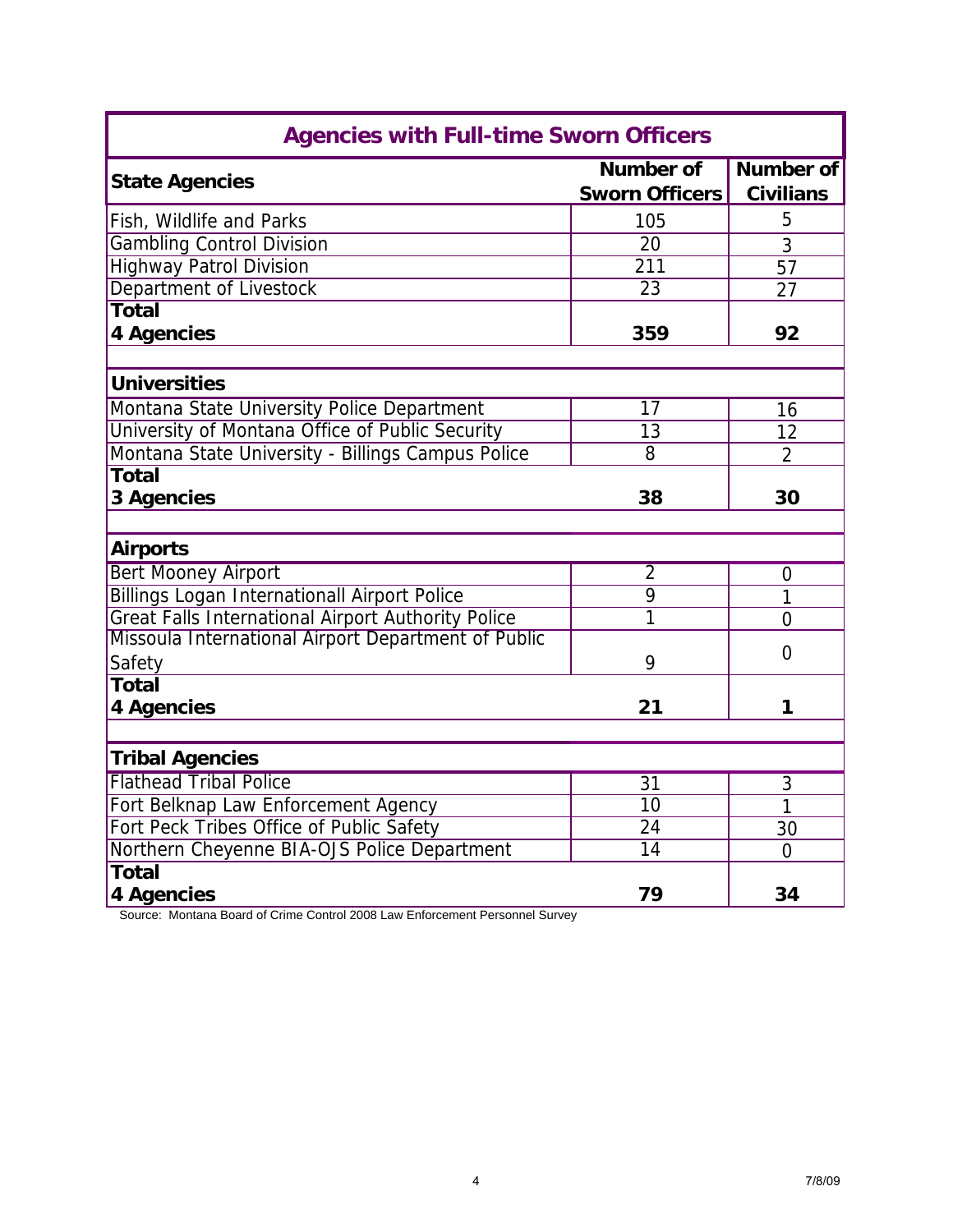|                      |            |                     | <b>Juvenile</b>            | <b>Total</b>   |                              | <b>Total</b>    |
|----------------------|------------|---------------------|----------------------------|----------------|------------------------------|-----------------|
|                      |            | <b>Detention</b>    | <b>Detention</b> Detention |                |                              | Civilian        |
| Agency               | Population | <b>Officers</b>     | <b>Officers</b>            |                | <b>Personnel Dispatchers</b> | Personnel       |
| <b>Beaverhead SO</b> | 4,684      | $\overline{5}$      | $\mathbf 0$                | 5              | 4                            |                 |
| <b>Big Horn SO</b>   | 12,841     | 6                   | 0                          | 6              | 6                            | 12              |
| <b>Blaine SO</b>     | 5,238      | 0                   | $\overline{8}$             | 8              | 4                            | 12              |
| <b>Broadwater SO</b> | 4,628      | 5                   | 0                          | $\overline{5}$ | 6                            | 11              |
| Carbon SO            | 5,443      | $\mathbf 0$         | $\overline{0}$             | 0              | 4                            | 4               |
| Carter SO            | 1,262      | 0                   | 0                          | 0              | 0                            | 0               |
| Cascade SO           | 23,049     | 0                   | $\mathbf 0$                | 0              | 0                            | 0               |
| Chouteau SO          | 3,738      | $\overline{2}$      | 0                          | $\overline{2}$ | 7                            | 9               |
| Custer SO            | 3,076      | 8                   | $\overline{0}$             | 8              | 0                            | 8               |
| Daniels SO           | 1,613      | 0                   | $\overline{0}$             | $\overline{0}$ | $\overline{2}$               | 2               |
| Dawson <sub>SO</sub> | 3,932      | 46                  | $\overline{0}$             | 46             | 0                            | 46              |
| Anaconda-Deer        |            |                     |                            |                |                              |                 |
| Lodge LEA            | 8,805      | 6                   | 0                          | 6              | 9                            | 15              |
| <b>Fallon SO</b>     | 1,078      | 5                   | 0                          | 5              | 5                            | 10              |
| Fergus SO            | 5,221      | 6                   | 0                          | 6              | 7                            | 13              |
| <b>Flathead SO</b>   | 53,891     | 27                  | 10                         | 37             | 17                           | 54              |
| Gallatin SO          | 37,530     | 29                  | 0                          | 29             | 14                           | 43              |
| Garfield SO          | 1,211      | 0                   | 0                          | 0              | 1                            |                 |
| Glacier SO           | 10,303     | $\overline{c}$      | 0                          | $\overline{2}$ | 6                            | 8               |
| Golden Valley SO     | 1,141      | 0                   | 0                          | 0              | 0                            | $\mathbf 0$     |
| Granite SO           | 2,859      | 0                   | 0                          | 0              | 4                            | 4               |
| <b>Hill SO</b>       | 6,974      | 11                  | 0                          | 11             | 4                            | 15              |
| Jefferson SO         | 9,839      | 4                   | 0                          | 4              | 5                            | 9               |
| Judith Basin SO      | 2,019      | 0                   | 0                          | 0              | 1                            | 1               |
| Lake County SO       | 20,721     | 14                  | $\overline{0}$             | $\overline{4}$ | $\overline{13}$              | 27              |
| Liberty SO           | 1,760      | $\mathbf 0$         | $\overline{0}$             | 0              | 4                            | 4               |
| Lincoln SO           | 14,053     | 8                   | 0                          | 8              | 4                            | 12              |
| McCone SO            | 6,478      | 0                   | $\overline{0}$             | 0              | 6                            | 6               |
| Madison SO           | 1,699      | 1                   | $\mathbf 0$                |                | 3                            | 4               |
| Meagher SO           | 1,901      | 0                   | $\mathbf 0$                | 0              | 5                            | 5               |
| Mineral SO           | 3,904      | 4                   | 0                          | 4              | 5                            | 9               |
| Missoula SO          | 38,674     | 76                  | 16                         | 92             | 26                           | 118             |
| Musselshell SO       | 4,504      | 6                   | $\mathbf 0$                | 6              | 3                            | 9               |
| Park SO              | 8,724      | 7                   | $\mathbf 0$                | 7              | $\overline{0}$               |                 |
| Petroleum SO         | 433        | 0                   | $\mathbf 0$                | 0              | 0                            | 0               |
| Phillips SO          | 3,887      | 0                   | $\mathbf 0$                | 0              | 3                            | 3               |
| Pondera SO           | 3,386      | $\overline{0}$      | $\boldsymbol{0}$           | 0              | $\overline{0}$               | 0               |
| Powder River SO      | 1,684      | Ō                   | $\overline{0}$             | 0              | 4                            | $\overline{4}$  |
| Powell SO            | 7,126      | $\mathsf{O}\xspace$ | $\mathbf 0$                | 0              | 5                            | $\overline{5}$  |
| Prairie SO           | 1,030      | $\mathbf 0$         | 0                          | 0              | $\mathbf 0$                  | 0               |
| Ravalli SO           | 32,494     | $\overline{18}$     | $\overline{8}$             | 26             | $\overline{13}$              | 39              |
| <b>Richland SO</b>   | 3,757      | 5                   | $\overline{0}$             | 5              | 4                            | $\vert 9 \vert$ |
| Roosevelt SO         | 6,506      | $\boldsymbol{6}$    | $\overline{0}$             | 6              | 11                           | 17              |
| Rosebud SO           | 6,855      | $\sqrt{4}$          | $\overline{0}$             | 4              | 5                            | $\overline{9}$  |

## **SHERIFF'S OFFICE DETENTION & DISPATCHER PERSONNEL**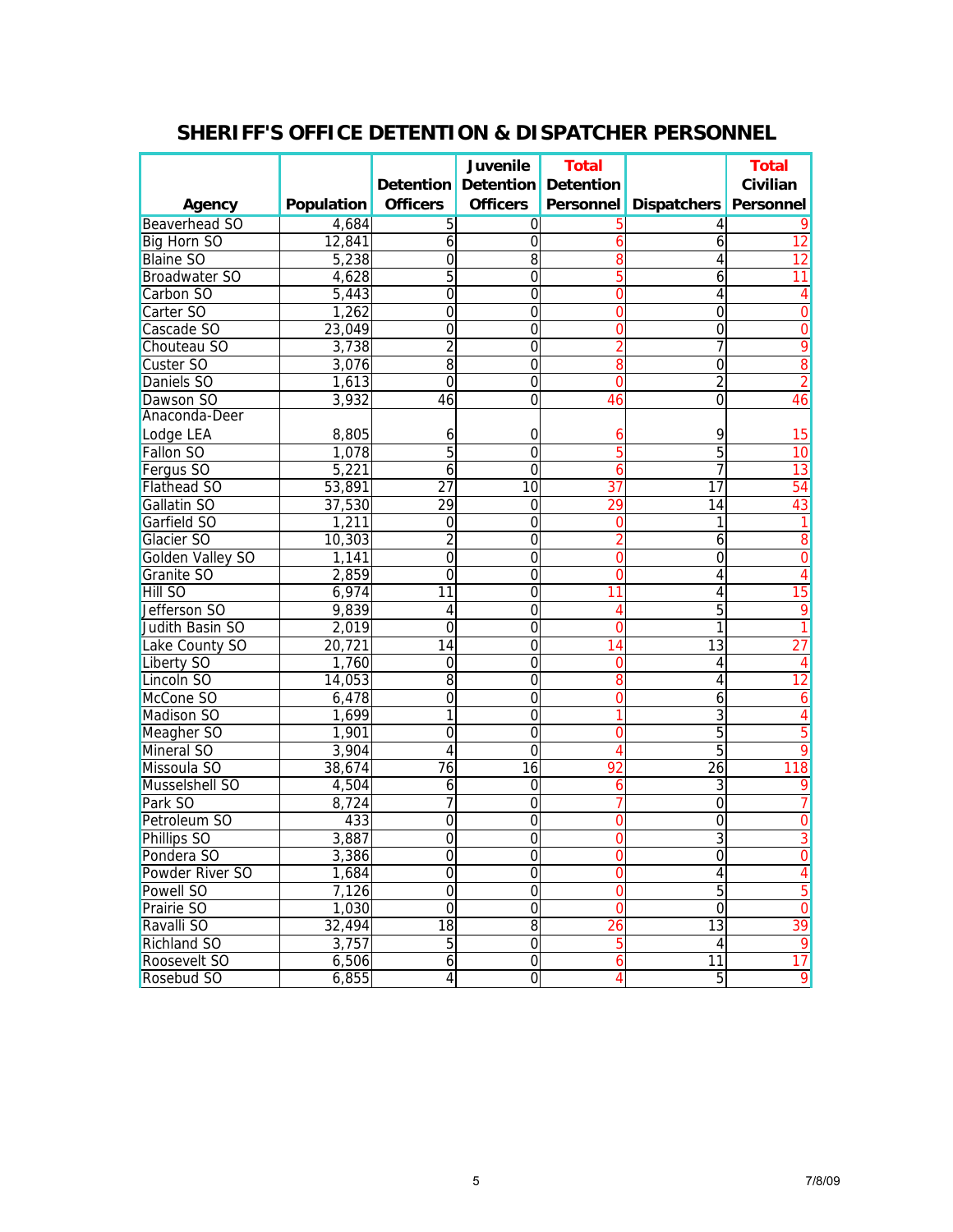| Sanders SO              | 7,901   |     |    |     | 5   | 12 <sub>1</sub> |
|-------------------------|---------|-----|----|-----|-----|-----------------|
| Sheridan SO             | 3.301   |     |    |     |     |                 |
| <b>Butte-Silver Bow</b> |         |     |    |     |     |                 |
| LED                     | 32,493  | 28  |    | 28  |     | 35              |
| Stillwater SO           | 6,779   |     |    |     |     |                 |
| <b>Sweet Grass SO</b>   | 3,837   |     |    |     | h   |                 |
| Teton SO                | 5,985   |     |    |     | ኅ   |                 |
| Toole SO                | 5,140   | ⌒   |    |     |     |                 |
| Treasure SO             | 630     |     |    |     |     |                 |
| Valley SO               | 3,941   |     |    |     |     |                 |
| Wheatland SO            | 1,956   | 5   |    |     | 5   | 10              |
| Wibaux SO               | 881     |     |    |     |     |                 |
| Yellowstone SO          | 31,861  | 51  |    | 51  |     | 51              |
| <b>Totals</b>           |         |     |    |     |     |                 |
| <b>55 Agencies</b>      | 484,656 | 408 | 42 | 450 | 261 | 711             |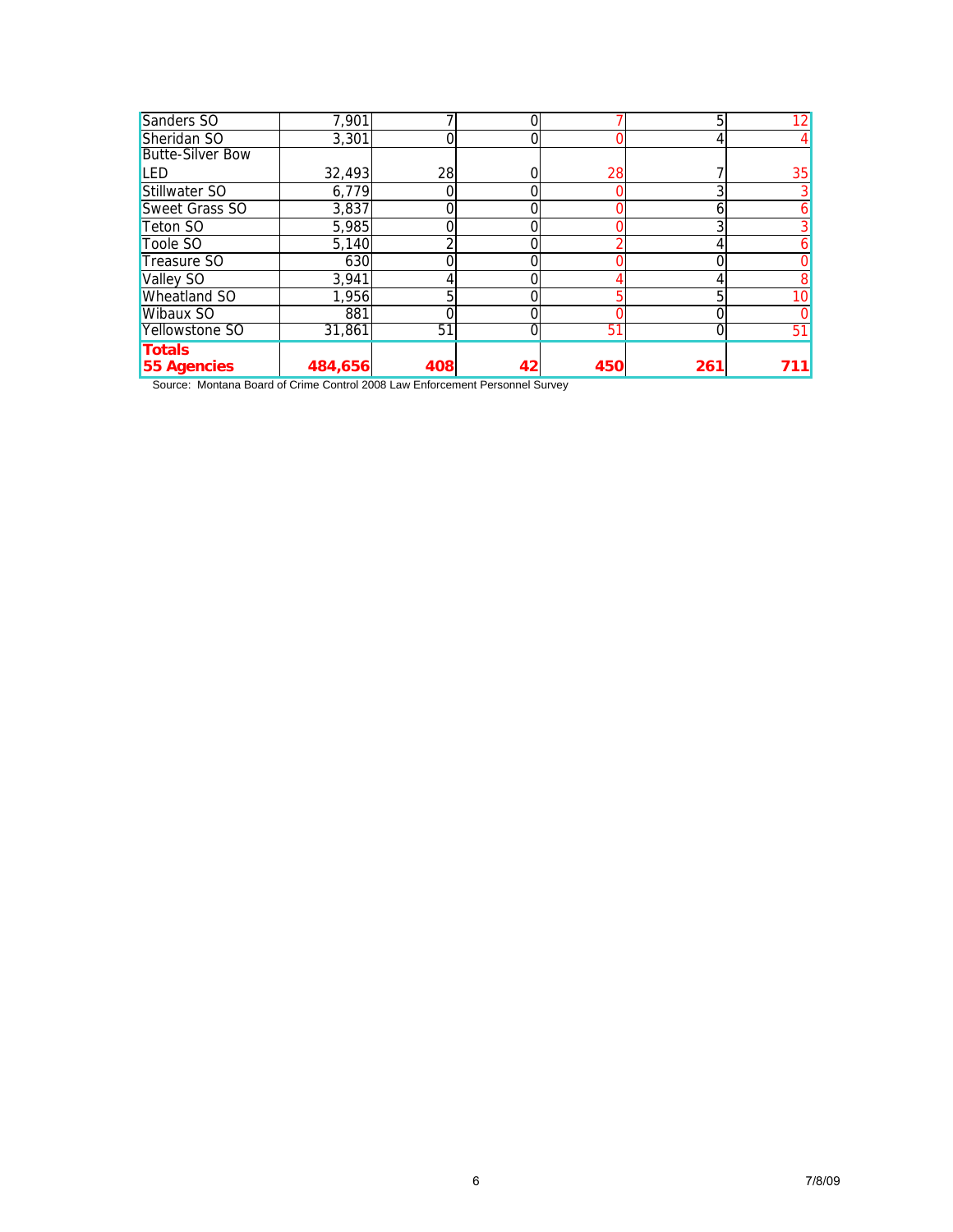|                       |                    |                 | <b>Juvenile</b>               | <b>Total</b>   |                                     | <b>Total</b>    |
|-----------------------|--------------------|-----------------|-------------------------------|----------------|-------------------------------------|-----------------|
|                       |                    |                 | Detention Detention Detention |                |                                     | Civilian        |
| Agency                | Population         | <b>Officers</b> | <b>Officers</b>               |                | Personnel   Dispatchers   Personnel |                 |
| <b>Baker PD</b>       | 1,609              | $\overline{0}$  | 0                             |                | 0                                   |                 |
| <b>Belgrade PD</b>    | 8,361              | 0               | 0                             | O              | O                                   | 0               |
| <b>Billings PD</b>    | 103,196            | $\mathbf 0$     | $\Omega$                      | 0              | 0                                   | 0               |
| <b>Boulder PD</b>     | 1,443              | 0               | $\Omega$                      |                | 0                                   | 0               |
| <b>Bozeman PD</b>     | 39,408             | $\overline{0}$  | $\overline{0}$                | 0              | $\mathbf 0$                         | 0               |
| <b>Bridger PD</b>     | $\overline{728}$   | $\overline{0}$  | $\overline{0}$                | 0              | 0                                   | 0               |
| <b>Brockton PD</b>    | 233                | $\overline{0}$  | $\overline{0}$                | 0              | 0                                   | 0               |
| Chinook PD            | 1,274              | $\mathbf 0$     | $\overline{0}$                | 0              | $\mathbf 0$                         | 0               |
| <b>Colstrip PD</b>    | 2,321              | $\overline{0}$  | 0                             | 0              | $\overline{0}$                      | $\overline{5}$  |
| Columbia Falls PD     | 5,296              | $\overline{0}$  | $\overline{0}$                | 0              | 0                                   | 3               |
| Columbus PD           | $\overline{1,}957$ | $\overline{0}$  | $\overline{0}$                | 0              | 0                                   | $\mathbf 0$     |
| Conrad PD             | 2,517              | $\overline{0}$  | $\overline{0}$                | 0              | 0                                   | $\overline{0}$  |
| Cut Bank PD           | 3,129              | $\mathbf 0$     | 0                             | 0              | 0                                   | 0               |
| Darby PD              | 854                | $\mathbf 0$     | 0                             | 0              | 0                                   | 0               |
| <b>Dillon PD</b>      | 4,091              | $\mathbf 0$     | $\mathbf 0$                   | 0              | $\mathbf 0$                         | $\mathbf 0$     |
| East Helena PD        | 2,149              | $\mathbf 0$     | $\overline{0}$                | O              | $\mathbf 0$                         | $\mathbf 0$     |
| <b>Ennis PD</b>       | 1,036              | $\overline{0}$  | $\overline{0}$                | 0              | $\overline{0}$                      | $\overline{0}$  |
| Eureka PD             | 1,009              | $\overline{0}$  | $\overline{0}$                | 0              | $\overline{0}$                      | $\mathbf 0$     |
| <b>Fairview PD</b>    | 676                | $\mathbf 0$     | 0                             | 0              | 0                                   | 0               |
| Fort Benton PD        | 1,443              | $\overline{0}$  | $\mathbf 0$                   | 0              | 0                                   | 0               |
| <b>Fromberg PD</b>    | 486                | $\mathbf 0$     | $\mathbf 0$                   | 0              | $\mathbf 0$                         | 0               |
| <b>Glasgow PD</b>     | 2,885              | 0               | 0                             | 0              | 0                                   |                 |
| <b>Glendive PD</b>    | 4,585              | $\overline{0}$  | 0                             | O              | 0                                   | 4               |
| <b>Great Falls PD</b> | 59,093             | $\overline{0}$  | 0                             |                | 0                                   | 20              |
| <b>Hamilton PD</b>    | 4,824              | $\mathbf 0$     | 0                             |                | 0                                   | 0               |
| Havre PD              | 9,621              | 0               | 0                             |                | 0                                   |                 |
| Helena PD             | 29,054             | $\mathbf 0$     | 0                             | O              | 0                                   | $\overline{13}$ |
| <b>Hot Springs PD</b> | 568                | 0               | $\overline{0}$                | 0              | 0                                   | $\Omega$        |
| Joliet PD             | 620                | 0               | $\overline{0}$                |                | 0                                   | 0               |
| Kalispell PD          | 21,056             | $\overline{0}$  | $\overline{0}$                | 0              | $\mathbf 0$                         |                 |
| Laurel PD             | 6,525              | $\overline{0}$  | $\overline{0}$                | 0              | 0                                   |                 |
| Lewistown PD          | 5,899              | $\overline{0}$  | $\mathbf 0$                   |                | 0                                   | 5               |
| Libby PD              | 2,886              | $\mathbf 0$     | $\mathbf 0$                   | 0              | $\mathbf 0$                         | 0               |
| Livingston PD         | 7,457              | $\mathbf 0$     | $\mathbf 0$                   | 0              | $\mathbf 0$                         | 0               |
| Manhattan PD          | 1,559              | $\mathbf 0$     | 0                             |                | 0                                   | $\mathbf 0$     |
| Miles City PD         | 8,077              | $\overline{0}$  | $\boldsymbol{0}$              | $\mathbf 0$    | $\pmb{0}$                           | $\overline{4}$  |
| Missoula PD           | 68,445             | $\overline{0}$  | $\overline{0}$                | $\overline{0}$ | $\overline{0}$                      | $\overline{0}$  |
| Montana State         |                    |                 |                               |                |                                     |                 |
| University PD*        | 16,424             | $\mathbf 0$     | 0                             | 0              | 0                                   | 8               |
| Pinesdale PD          | 829                | $\mathbf 0$     | $\overline{0}$                | 0              | $\overline{0}$                      | $\overline{0}$  |
| Plains PD             | 1,254              | $\mathbf 0$     | $\mathbf 0$                   | 0              | $\mathbf 0$                         | $\overline{0}$  |
| Polson PD             | 5,170              | $\overline{0}$  | $\overline{0}$                | 0              | $\overline{0}$                      | $\overline{0}$  |
| Poplar PD             | 866                | $\overline{0}$  | $\overline{0}$                | 0              | $\overline{0}$                      | $\overline{0}$  |
| Red Lodge PD          | 2,484              | O               | $\overline{0}$                | 0              | $\mbox{O}$                          | $\overline{0}$  |

## **POLICE DEPARTMENT DETENTION & DISPATCHER PERSONNEL**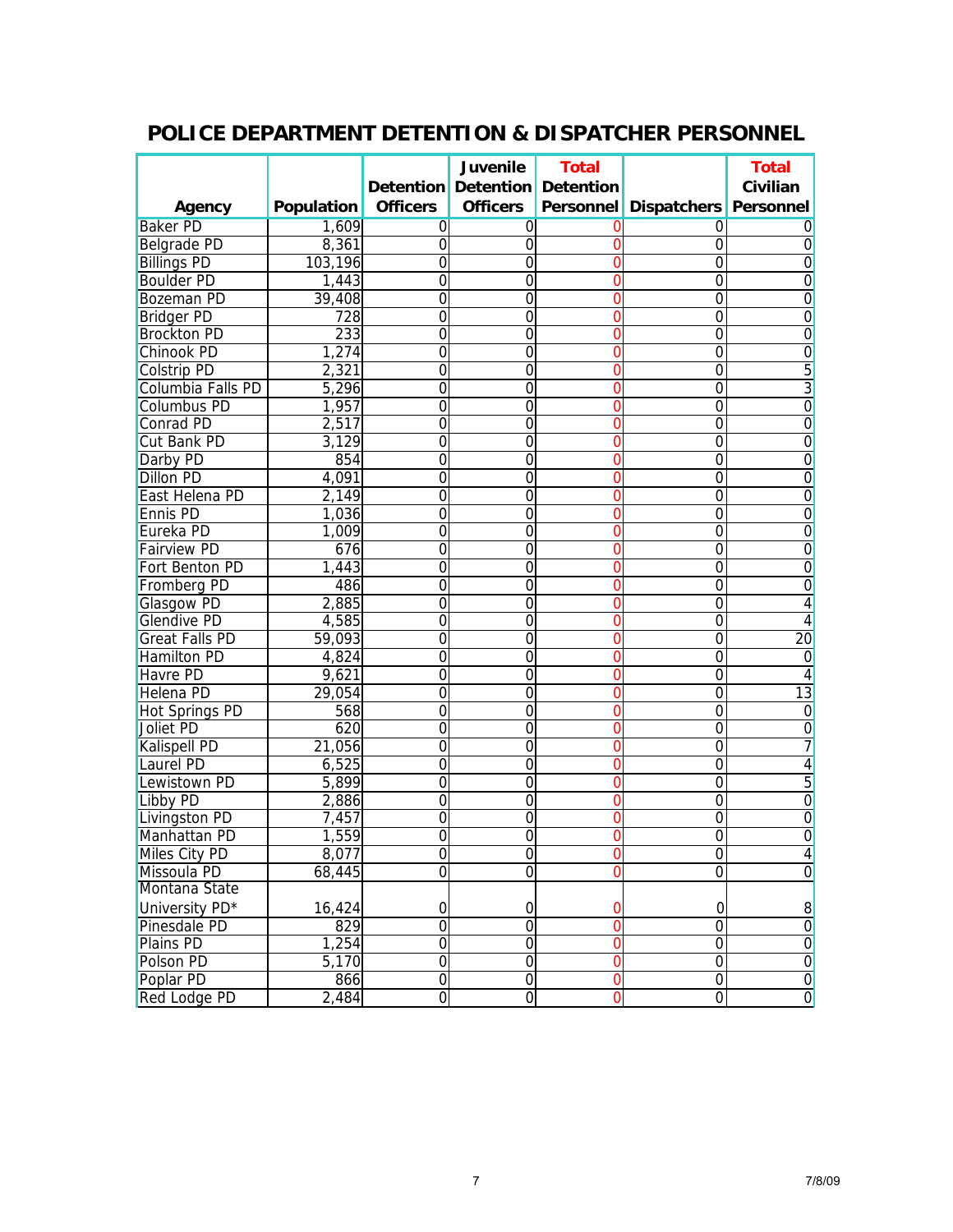| Ronan PD                            | 2,028  | 0 |   |     |
|-------------------------------------|--------|---|---|-----|
| Saint Ignatius PD                   | 814    |   |   |     |
| Sidney PD                           | 4,716  |   |   |     |
| Stevensville PD                     | 2,023  |   | 0 |     |
| <b>Thompson Falls</b>               |        |   |   |     |
| PD                                  | 1,436  |   |   |     |
| Three Forks PD                      | 1,941  | O | N |     |
| <b>Troy PD</b>                      | 985    |   |   |     |
| University of                       |        |   |   |     |
| Montana Office of                   |        |   |   |     |
| Public Safety*                      | 16,800 |   |   |     |
| <b>West Yellowstone</b>             |        |   |   |     |
| PD                                  | 1,471  | 0 |   |     |
| <b>Whitefish PD</b>                 | 8,433  |   |   |     |
| <b>Wolf Point PD</b>                | 2,508  |   | 0 |     |
| <b>Totals</b><br><b>52 Agencies</b> |        |   |   | 101 |

 Source: Montana Board of Crime Control 2008 Law Enforcement Personnel Survey \*Police Departments includes 2 Universities.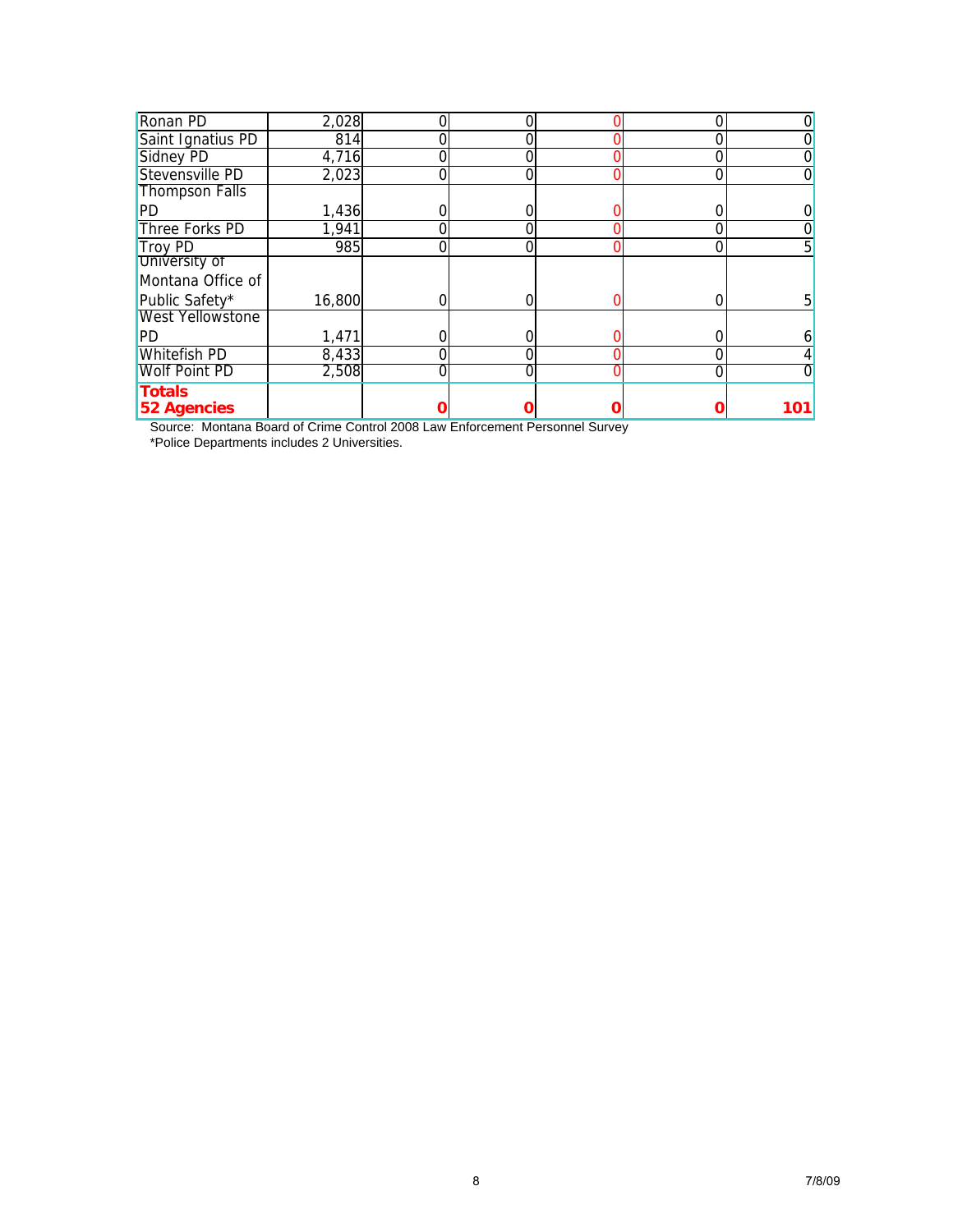### **SHERIFF'S OFFICE FULL-TIME OFFICERS per 1,000**

| <b>Agency</b>                      | <b>Population</b> | <b>Male Sworn</b> | Total Full-time   Total Full-time   Total Full-time  <br><b>Female Sworn</b> | <b>Sworn</b> | <b>Full-time Sworn</b><br>Officers per 1,000 |  |  |  |
|------------------------------------|-------------------|-------------------|------------------------------------------------------------------------------|--------------|----------------------------------------------|--|--|--|
| Population Over 25,000             |                   |                   |                                                                              |              |                                              |  |  |  |
| <b>Flathead SO</b>                 | 53.891            | 49                |                                                                              | 52           | 0.96                                         |  |  |  |
| Missoula SO                        | 38,674            | 49                |                                                                              | 50           | 1.29                                         |  |  |  |
| Gallatin SO                        | 37,530            | 45                | n                                                                            | 51           | 1.36                                         |  |  |  |
| Ravalli SO                         | 32,494            | 29                |                                                                              | 29           | 0.89                                         |  |  |  |
| Butte-Silver Bow<br><b>ILED</b>    | 32,493            | 38                | ь                                                                            | 44           | 1.35                                         |  |  |  |
| Yellowstone SO                     | 31,861            | 48                |                                                                              | 52           | 1.63                                         |  |  |  |
| <b>Totals</b><br><b>6 Agencies</b> | 226,943           | 258               | 20                                                                           | 278          | 1.22                                         |  |  |  |

#### **Population 10,000 - 24,999**

| Cascade SO        | 23,049 | っっ<br>ےں   | 36  | 1.56 |
|-------------------|--------|------------|-----|------|
| Lake SO           | 20,721 |            | 20  | 0.97 |
| Lincoln SO        | 14,053 | <b>20l</b> | 20  | 1.42 |
| Big Horn SO       | 12,841 |            |     | 1.09 |
| Glacier SO        | 10,303 |            |     | 1.16 |
| <b>Totals</b>     |        |            |     |      |
| <b>5 Agencies</b> | 80,967 | 93         | 102 | 1.26 |

#### **Population 5,000 - 9,999**

| Jefferson SO       | 9.839   | 12  |    | 12  | 1.22 |
|--------------------|---------|-----|----|-----|------|
| Anaconda-Deer      |         | 19  |    |     |      |
| Lodge LEA          | 8,805   |     |    | 20  | 2.27 |
| Park SO            | 8,724   | 13  |    | 14  | 1.60 |
| Sanders SO         | 7,901   |     |    | 8   | 1.01 |
| Powell SO          | 7,126   | 10  |    | 10  | 1.40 |
| <b>Hill SO</b>     | 6,974   | 11  |    | 12  | 1.72 |
| Rosebud SO         | 6,855   | 13  |    | 14  | 2.04 |
| Stillwater SO      | 6,779   |     |    |     | 1.03 |
| Roosevelt SO       | 6,506   | 11  | 3  | 14  | 2.15 |
| <b>Madison SO</b>  | 6,478   | 9   | 0  | 9   | 1.39 |
| Teton SO           | 5,985   | 9   | 0  | 9   | 1.50 |
| Carbon SO          | 5,443   | 8   |    | 8   | 1.47 |
| <b>Blaine SO</b>   | 5,238   | 9   | ი  | 9   | 1.72 |
| Fergus SO          | 5,221   | 8   |    | 9   | 1.72 |
| Toole SO           | 5,140   | 11  |    | 12  | 2.33 |
| <b>Totals</b>      |         |     |    |     |      |
| <b>15 Agencies</b> | 103,014 | 157 | 10 | 167 | 1.62 |

#### **Population Under 5,000**

| Beaverhead SO        | 4,684 |  |   | 1.49 |
|----------------------|-------|--|---|------|
| <b>Broadwater SO</b> | 4,628 |  |   | 1.94 |
| Musselshell SO       | 4,504 |  |   | 1.33 |
| Valley SO            | 3,941 |  |   | 2.03 |
| Dawson SO            | 3,932 |  |   | 1.53 |
| Mineral SO           | 3,904 |  |   | 1.79 |
| Phillips SO          | 3,887 |  |   | 1.80 |
| Sweet Grass SO       | 3,837 |  |   | 1.56 |
| <b>Richland SO</b>   | 3,757 |  | 8 | 2.13 |
| Chouteau SO          | 3,738 |  |   | 2.14 |
| Pondera SO           | 3,386 |  | ∩ | 2.66 |
| Sheridan SO          | 3,301 |  |   | 2.12 |
| Custer SO            | 3,076 |  |   | 1.95 |
| <b>Granite SO</b>    | 2,859 |  |   | 1.75 |
| Judith Basin SO      | 2.019 |  |   | 1.98 |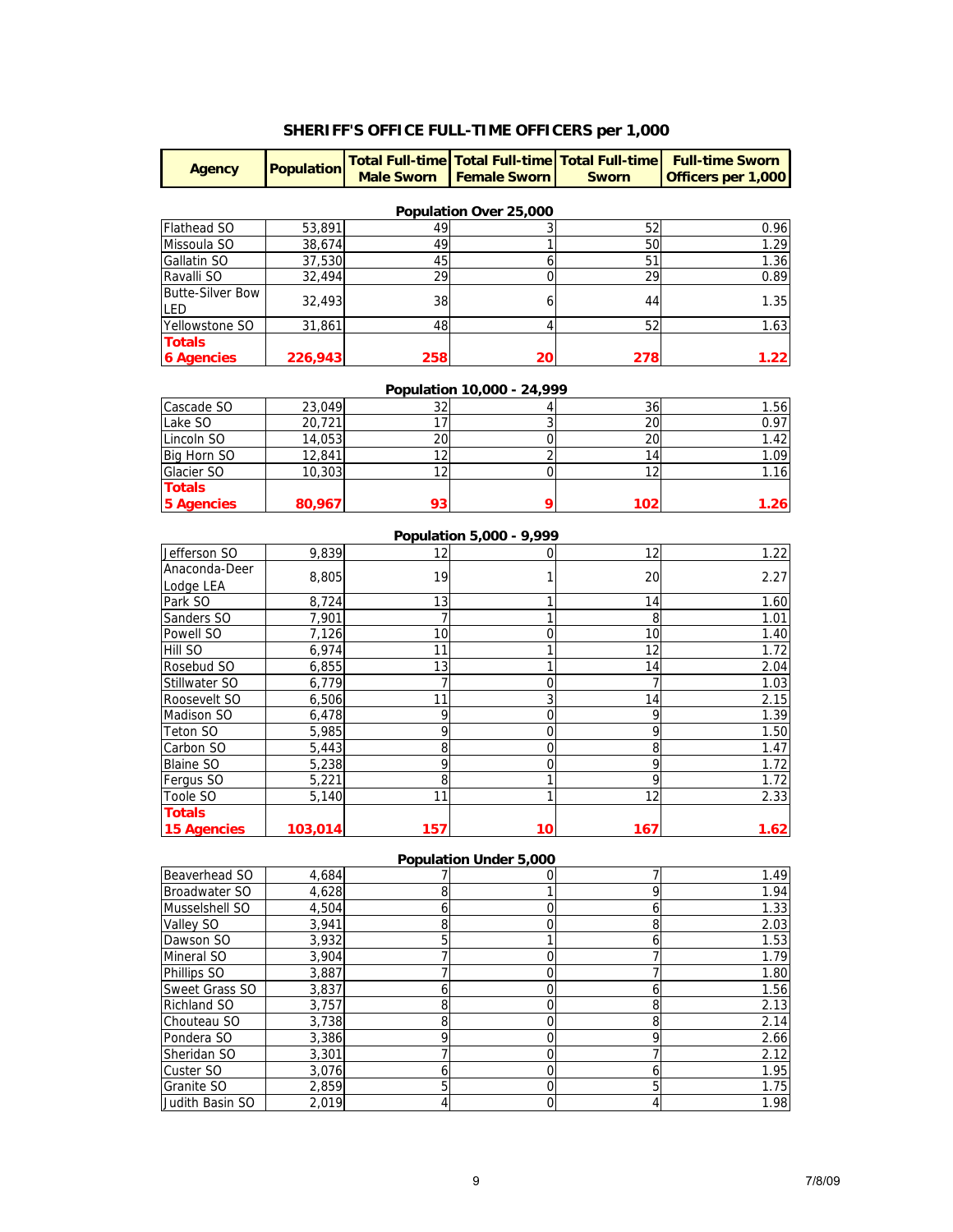| <b>Wheatland SO</b>       | 1,956   |       |    | 5              | 2.56 |
|---------------------------|---------|-------|----|----------------|------|
| Meagher SO                | 1,901   |       |    | 4              | 2.10 |
| Liberty SO                | 1,760   |       | 0  | 4              | 2.27 |
| McCone SO                 | 1,699   |       | 0  | 4              | 2.35 |
| Powder River SO           | 1,684   |       | 0  | 3              | 1.78 |
| Daniels SO                | 1,613   | 3     | 0  | 3              | 1.86 |
| Carter SO                 | 1,262   | 3     | 0  | 3              | 2.38 |
| Garfield SO               | 1,211   |       | 0  | 2              | 1.65 |
| Golden Valley SO          | 1,141   | c     | 0  | $\overline{2}$ | 1.75 |
| Prairie SO                | 1,030   | 3     | 0  | 3              |      |
| <b>Fallon SO</b>          | 1,078   | 3     | 0  | 3              | 2.78 |
| Wibaux SO                 | 881     |       | ი  | $\overline{2}$ | 2.27 |
| Treasure SO               | 630     |       |    | $\overline{2}$ | 3.17 |
| Petroleum SO              | 433     |       | ი  |                | 2.31 |
| <b>Totals</b>             |         |       |    |                |      |
| <b>29 Agencies</b>        | 73,732  | 140   |    | 144            | 1.95 |
|                           |         |       |    |                |      |
| <b>Grand Totals</b>       |         |       |    |                |      |
| 55 Agencies               | 484,656 | 648   | 43 | 691            | 1.43 |
| <b>Totals PD &amp; SO</b> |         |       |    |                |      |
| 109 Agencies              | 971,208 | 1,343 | 97 | 1,440          | 1.48 |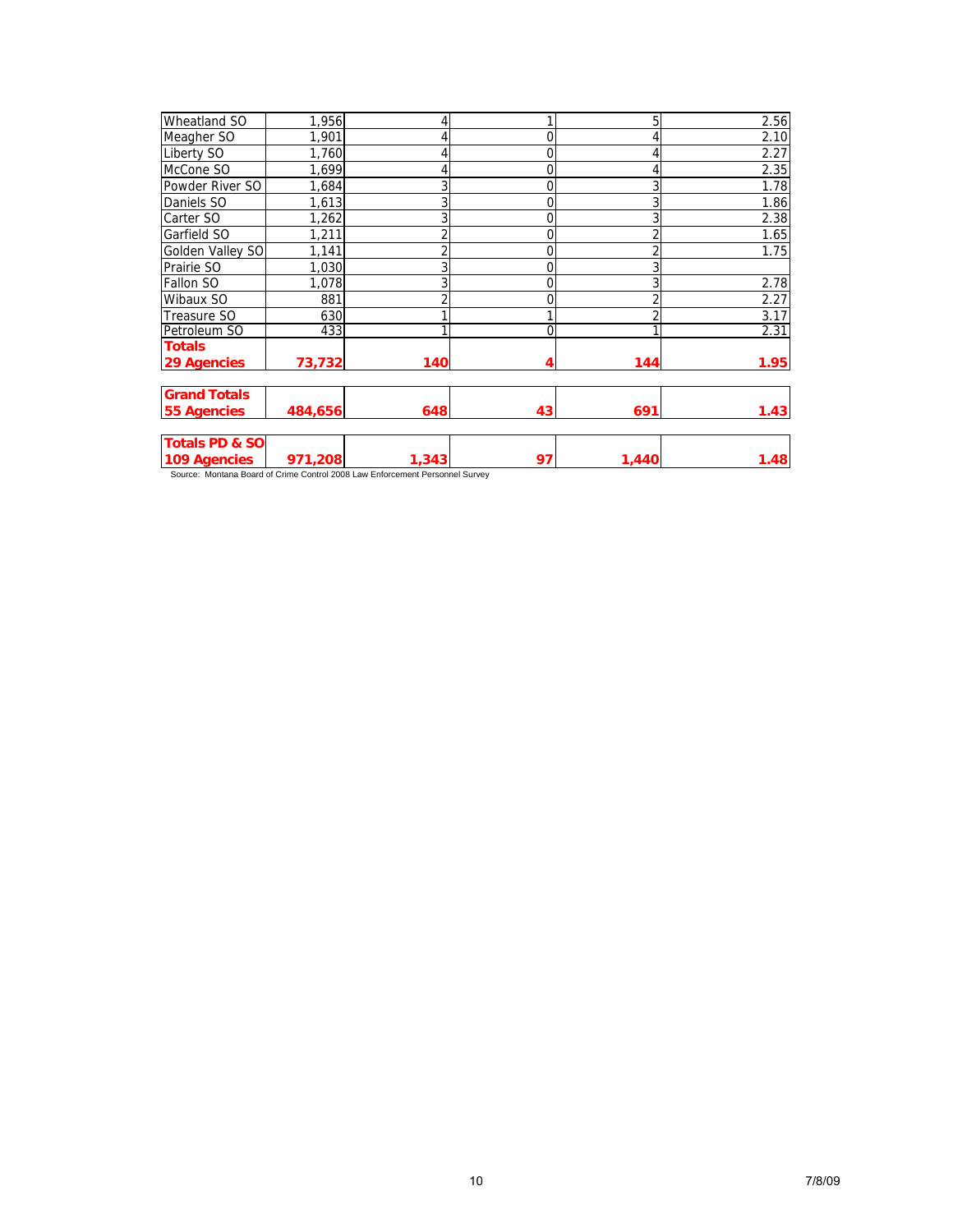## **POLICE DEPARTMENT FULL-TIME OFFICERS per 1,000**

| <b>Agency</b>              | <b>Population</b> |                   |                               | Total Full-time   Total Full-time   Total Full-time | <b>Full-time Sworn</b> |
|----------------------------|-------------------|-------------------|-------------------------------|-----------------------------------------------------|------------------------|
|                            |                   | <b>Male Sworn</b> | <b>Female Sworn</b>           | <b>Sworn</b>                                        | Officers per 1,000     |
|                            |                   |                   | Population Over 100,000       |                                                     |                        |
| <b>Billings PD</b>         | 103,196           | 126               | 11                            | 137                                                 | 1.33                   |
| <b>Totals</b>              |                   |                   |                               |                                                     |                        |
| 1 Agency                   | 103,196           | 126               | 11                            | 137                                                 | 1.33                   |
|                            |                   |                   |                               |                                                     |                        |
|                            |                   |                   | Population 50,000 - 99,999    |                                                     |                        |
| Missoula PD                | 68,445            | 85                | 15                            | 100                                                 | 1.46                   |
| <b>Great Falls PD</b>      | 59,093            | 79                | 1                             | 80                                                  | 1.35                   |
| <b>Totals</b>              |                   |                   |                               |                                                     |                        |
| 2 Agencies                 | 127,538           | 164               | 16                            | 180                                                 | 1.41                   |
|                            |                   |                   | Population 25,000 - 49,999    |                                                     |                        |
| Bozeman PD                 | 39,408            | 46                | 4                             | 50                                                  | 1.27                   |
| Helena PD                  | 29,054            | 51                | $\overline{2}$                | 53                                                  | 1.82                   |
| <b>Totals</b>              |                   |                   |                               |                                                     |                        |
| 2 Agencies                 | 68,462            | 97                | 6                             | 103                                                 | 1.50                   |
|                            |                   |                   |                               |                                                     |                        |
|                            |                   |                   | Population 10,000 - 24,999    |                                                     |                        |
| Kalispell PD               | 21,056            | 31                | 3                             | 34                                                  | 1.61                   |
| University of Montana      | 16,800            | 13                | 0                             | 13                                                  | 0.77                   |
| Office of Public Security* |                   |                   |                               |                                                     |                        |
| Montana State University   | 16,424            | 14                | 3                             | 17                                                  | 1.04                   |
| PD*                        |                   |                   |                               |                                                     |                        |
| <b>Totals</b>              |                   |                   |                               |                                                     |                        |
| <b>3 Agencies</b>          | 54,280            | 58                | 6                             | 64                                                  | 1.18                   |
|                            |                   |                   | Population 5,000 - 9,999      |                                                     |                        |
| Havre PD                   | 9,621             | 17                | $\overline{c}$                | 19                                                  | 1.97                   |
| Whitefish PD               | 8,433             | 15                | 1                             | 16                                                  | 1.90                   |
| Belgrade PD                | 8,361             | $\overline{15}$   | 0                             | 15                                                  | 1.79                   |
| Miles City PD              | 8,077             | 15                | 0                             | 15                                                  | 1.86                   |
| Livingston PD              | 7,457             | 11                | $\overline{c}$                | 13                                                  | 1.74                   |
| Laurel PD                  | 6,525             | 12                | $\mathbf 0$                   | 12                                                  | 1.84                   |
| Lewistown PD               | 5,899             | 14                | $\mathbf 0$                   | 14                                                  | 2.37                   |
| Columbia Falls PD          | 5,296             | 9                 | $\mathbf 0$                   | 9                                                   | 1.70                   |
| Polson PD                  | 5,170             | $\overline{9}$    | $\mathbf{1}$                  | 10                                                  | 1.93                   |
| <b>Totals</b>              |                   |                   |                               |                                                     |                        |
| 9 Agencies                 | 64,839            | 117               | 6                             | 123                                                 | 1.90                   |
|                            |                   |                   | <b>Population Under 5,000</b> |                                                     |                        |
| Hamilton PD                | 4,824             | 12                | 1                             | 13                                                  | 2.69                   |
| Sidney PD                  | 4,716             | 9                 | $\mathbf{1}$                  | 10                                                  | 2.12                   |
| Glendive PD                | 4,585             | 6                 | 1                             |                                                     | 1.53                   |
| Dillon PD                  | 4,091             | 8                 | $\boldsymbol{0}$              | 8                                                   | 1.96                   |
| Cut Bank PD                | 3,129             | 8                 | $\mathbf 0$                   | 8                                                   | 2.56                   |
| Libby PD                   | 2,886             | 5                 | $\mathbf 0$                   | 5                                                   | 1.73                   |
| Glasgow PD                 | 2,885             | 7                 | $\mathbf 0$                   | 7                                                   | 2.43                   |
| Conrad PD                  | 2,517             | 5                 | $\mathbf 0$                   | 5                                                   | 1.99                   |
| Wolf Point PD              | 2,508             | 5                 | $\overline{0}$                | 5                                                   | 1.99                   |
| Red Lodge PD               | 2,484             | $\overline{7}$    | $\mathbf 0$                   | $\overline{7}$                                      | 2.82                   |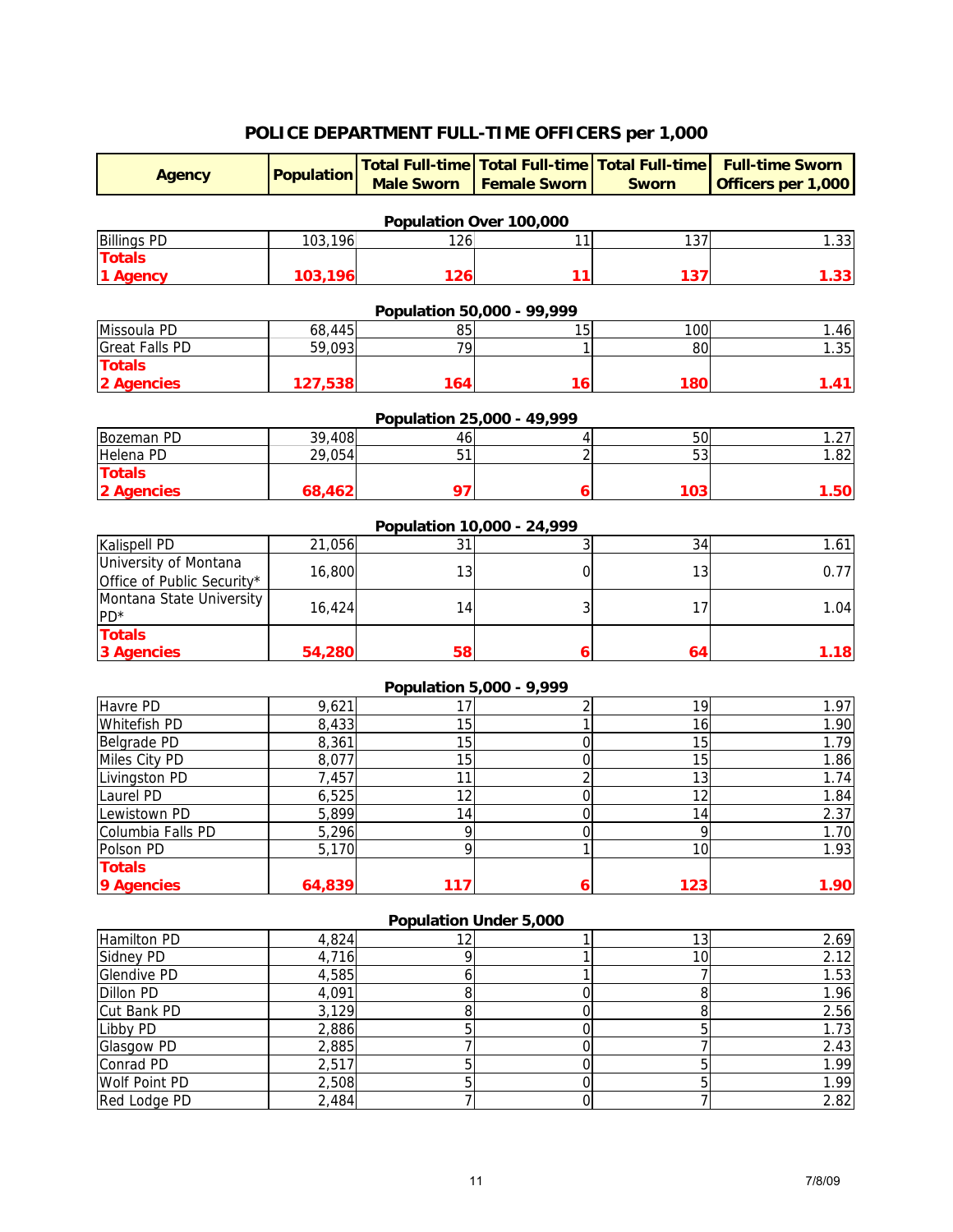| Colstrip PD               | 2,321            | 5              | 1              | 6              | 2.59 |
|---------------------------|------------------|----------------|----------------|----------------|------|
| East Helena PD            | 2,149            | 4              | $\mathbf 0$    | 4              | 1.86 |
| Ronan PD                  | 2,028            | 4              | $\overline{0}$ | 4              | 1.97 |
| Stevensville PD           | 2,023            | $\mathsf 3$    | $\mathbf 0$    | 3              | 1.48 |
| <b>Columbus PD</b>        | 1,957            | 4              | $\mathbf 0$    | 4              | 2.04 |
| Three Forks PD            | 1,941            | 3              | $\mathbf 0$    | 3              | 1.55 |
| <b>Baker PD</b>           | 1,609            | 3              | $\overline{0}$ | 3              | 1.86 |
| Manhattan PD              | 1,559            | $\overline{2}$ | 1              | 3              | 1.92 |
| West Yellowstone PD       | 1,471            | 4              | $\mathbf 0$    | 4              | 2.72 |
| <b>Boulder PD</b>         | 1,443            | $\overline{0}$ | $\overline{1}$ | 1              | 0.69 |
| Fort Benton PD            | 1,443            | 4              | $\mathbf 0$    | 4              | 2.77 |
| Thompson Falls PD         | 1,436            | 3              | O              | 3              | 2.09 |
| Chinook PD                | 1,274            | 4              | $\mathbf 0$    | 4              | 3.14 |
| Plains PD                 | 1,254            | 3              | $\overline{0}$ | 3              | 2.39 |
| Ennis PD                  | 1,036            | 1              | O              | 1              | 0.97 |
| Eureka PD                 | 1,009            | $\overline{2}$ | $\overline{1}$ | 3              | 2.97 |
| <b>Troy PD</b>            | 985              | 3              | $\mathbf 0$    | 3              | 3.05 |
| Poplar PD                 | 866              | 1              | $\overline{0}$ |                | 1.15 |
| Darby PD                  | 854              | $\overline{c}$ | $\mathbf 0$    | $\overline{2}$ | 2.34 |
| Pinesdale PD              | 829              | 0              | $\overline{0}$ | 0              | 0.00 |
| Saint Ignatius PD         | 814              | 1              | $\mathbf 0$    |                | 1.23 |
| <b>Bridger PD</b>         | $\overline{728}$ | $\overline{2}$ | O              | $\overline{2}$ | 2.75 |
| <b>Fairview PD</b>        | 676              | 1              | $\mathbf{1}$   | $\overline{2}$ | 2.96 |
| Joliet PD                 | 620              | 1              | $\mathbf 0$    |                | 1.61 |
| <b>Hot Springs PD</b>     | 568              | 1              | $\mathbf 0$    |                | 1.76 |
| Fromberg PD               | 486              | $\Omega$       | $\mathbf{1}$   | 1              | 2.06 |
| <b>Brockton PD</b>        | 233              | $\Omega$       | $\overline{0}$ | $\Omega$       | 0.00 |
| <b>Totals</b>             |                  |                |                |                |      |
| <b>37 Agencies</b>        | 68,237           | 133            | 9              | 142            | 2.08 |
| <b>Grand Totals</b>       |                  |                |                |                |      |
| <b>54 Agencies</b>        | 486,552          | 695            | 54             | 749            | 1.54 |
| <b>Totals PD &amp; SO</b> |                  |                |                |                |      |
| <b>107 Agencies</b>       | 971,208          | 1,343          | 97             | 1,440          | 1.48 |

\*Police Departments includes 2 Universities.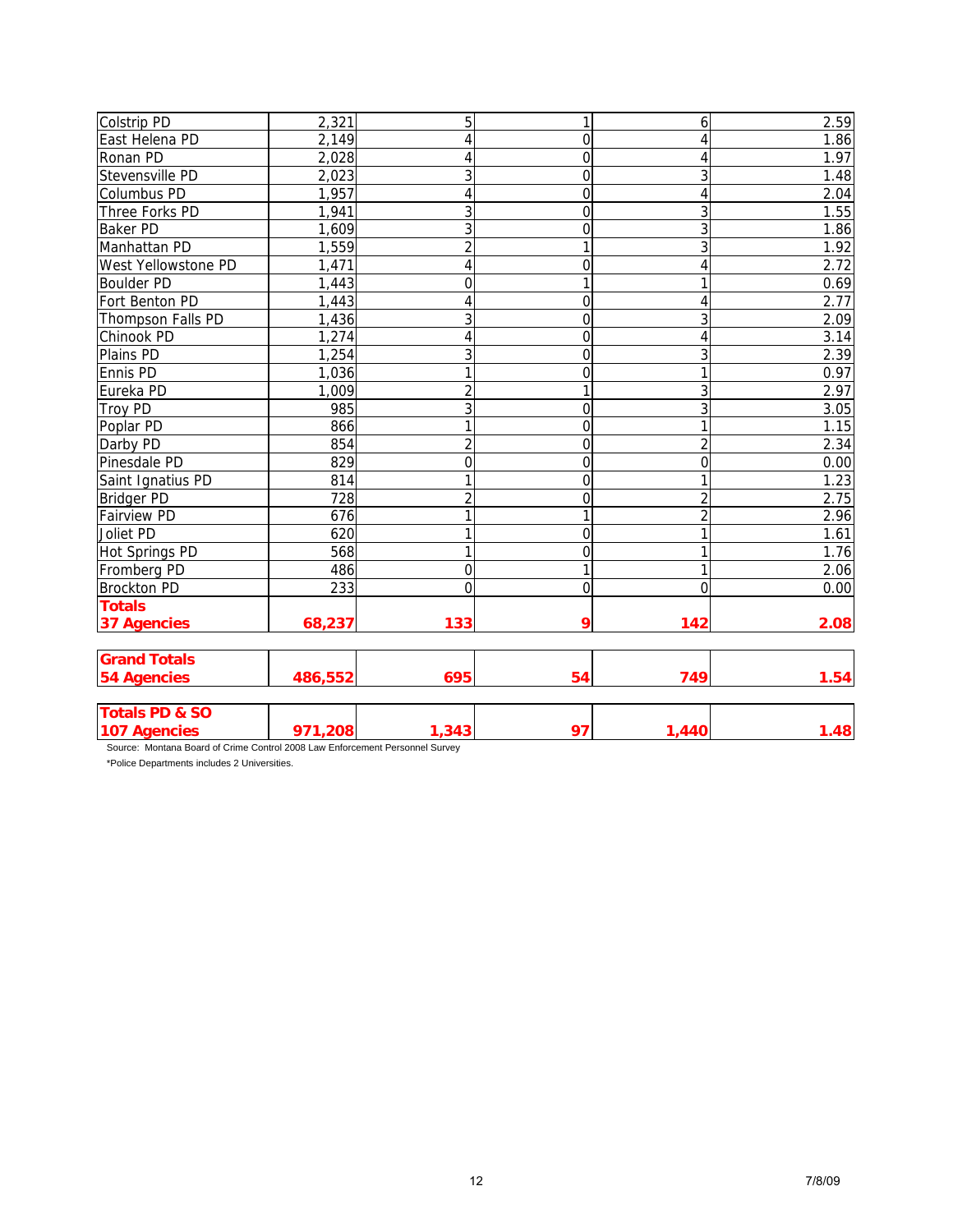## **SHERIFF'S OFFICE AVERAGE STARTING SALARY**

| <b>Agency</b><br><b>Flathead SO</b><br>Missoula SO<br>Gallatin SO | <b>Population</b><br>53,891<br>38,674<br>37,530<br>32,494 | <b>Average Salary</b><br>Population Over 25,000 | 52<br>50<br>51 | <b>Sworn Officers   Civilian Employees   Employees  </b><br>70<br>26 | 122<br>76 |
|-------------------------------------------------------------------|-----------------------------------------------------------|-------------------------------------------------|----------------|----------------------------------------------------------------------|-----------|
|                                                                   |                                                           |                                                 |                |                                                                      |           |
|                                                                   |                                                           |                                                 |                |                                                                      |           |
|                                                                   |                                                           |                                                 |                |                                                                      |           |
|                                                                   |                                                           |                                                 |                |                                                                      |           |
|                                                                   |                                                           |                                                 |                |                                                                      |           |
|                                                                   |                                                           |                                                 |                | 37                                                                   | 88        |
| Ravalli SO                                                        |                                                           |                                                 | 29             | 10                                                                   | 39        |
| <b>Butte-Silver Bow LED</b>                                       | 32,493                                                    |                                                 | 44             | 46                                                                   | 90        |
| Yellowstone SO                                                    | 31,861                                                    |                                                 | 52             | 55                                                                   | 107       |
|                                                                   | <b>Average Size</b>                                       | <b>Average Salary</b>                           |                |                                                                      |           |
| <b>6 Agencies</b>                                                 | 37,824                                                    | \$37,122.21                                     | 278            | 244                                                                  | 522       |
|                                                                   |                                                           |                                                 |                |                                                                      |           |
|                                                                   |                                                           | Population 10,000 - 24,999                      |                |                                                                      |           |
| Cascade SO                                                        | 23,049                                                    |                                                 | 36             | 5                                                                    | 41        |
| Lake County SO                                                    | 20,721                                                    |                                                 | 20             | 29                                                                   | 49        |
| Lincoln SO                                                        | 14,053                                                    |                                                 | 20             | 17                                                                   | 37        |
| Big Horn SO                                                       | 12,841                                                    |                                                 | 14             | 16                                                                   | 30        |
| Glacier SO                                                        | 10,303                                                    |                                                 | 12             |                                                                      | 13        |
|                                                                   | <b>Average Size</b>                                       | <b>Average Salary</b>                           |                |                                                                      |           |
| 5 Agencies                                                        | 16,193                                                    | \$38,927.20                                     | 102            | 68                                                                   | 170       |
|                                                                   |                                                           | Population 5,000 - 9,999                        |                |                                                                      |           |

|                     |                     | $1.9$ putation $9/999$        |     |     |     |
|---------------------|---------------------|-------------------------------|-----|-----|-----|
| Jefferson SO        | 9,839               |                               | 12  | a   | 21  |
| Anaconda-Deer Lodge |                     |                               |     |     |     |
| LEA                 | 8,805               |                               | 20  | 15  | 35  |
| Park SO             | 8,724               |                               | 14  |     | 21  |
| Sanders SO          | 7,901               |                               | 8   | 15  | 23  |
| Powell SO           | 7,126               |                               | 10  |     | 17  |
| Hill SO             | 6,974               |                               | 12  |     | 29  |
| Rosebud SO          | 6,855               |                               |     |     | 25  |
| Stillwater SO       | 6,779               |                               |     |     | Ο   |
| Roosevelt SO        | 6,506               |                               | 14  |     | 18  |
| Madison SO          | 6,478               |                               | a   | 5   | 14  |
| Teton SO            | 5,985               |                               |     |     | 13  |
| Carbon SO           | 5,443               |                               | 8   |     |     |
| <b>Blaine SO</b>    | 5,238               |                               |     |     | 10  |
| Fergus SO           | 5,221               |                               | n   |     | 9   |
| Toole SO            | 5,140               |                               | 12  | 8   | 20  |
|                     | <b>Average Size</b> |                               |     |     |     |
| 15 Agencies         | 6,868               | Average Salary<br>\$34,598.01 | 167 | 106 | 273 |

#### **Population Under 5,000**

| Beaverhead SO        | 4,684 |                                                                                                                       |         | 10       | 17 |
|----------------------|-------|-----------------------------------------------------------------------------------------------------------------------|---------|----------|----|
| <b>Broadwater SO</b> | 4,628 |                                                                                                                       | 9       | 14       | 23 |
| Musselshell SO       | 4,504 |                                                                                                                       | ь       | 0        | 6  |
| Valley SO            | 3,941 |                                                                                                                       | 8       | 10       | 18 |
| Dawson SO            | 3,932 |                                                                                                                       | b       | 9        | 15 |
| Mineral SO           | 3,904 |                                                                                                                       |         | 9        | 16 |
| Phillips SO          | 3,887 |                                                                                                                       |         | 4        | 11 |
| Sweet Grass SO       | 3,837 |                                                                                                                       | 6       | 6        | 12 |
| Richland SO          | 3,757 |                                                                                                                       | 8       | 9        | 17 |
| Chouteau SO          | 3,738 |                                                                                                                       | 8       | $\Omega$ | 8  |
| Pondera SO           | 3,386 |                                                                                                                       | 9       |          | 10 |
| Sheridan SO          | 3,301 |                                                                                                                       |         |          | 8  |
| Custer SO            | 3,076 |                                                                                                                       | n       | 10       | 16 |
| Granite SO           | 2,859 |                                                                                                                       | 5       | 4        | 9  |
| Judith Basin SO      | 2,019 |                                                                                                                       |         | 0        | 4  |
| Wheatland SO         | 1,956 |                                                                                                                       | 5       | 5        | 10 |
| Meagher SO           | 1,901 | <u> 1999 - Johann Harry Harry Harry Harry Harry Harry Harry Harry Harry Harry Harry Harry Harry Harry Harry Harry</u> |         | $\Omega$ | 4  |
| Liberty SO           | 1.760 |                                                                                                                       |         | 0        | 4  |
| McCone SO            | 1,699 |                                                                                                                       |         | $\Omega$ | 4  |
| Powder River SO      | 1,684 |                                                                                                                       | c<br>.5 | $\Omega$ | 3  |
| Daniels SO           | 1,613 |                                                                                                                       | ົ       | 0        | 3  |
| Carter SO            | 1,262 | <u> 1999 - Johann Harrison, mars ann an t-</u>                                                                        | 3       | $\Omega$ | 3  |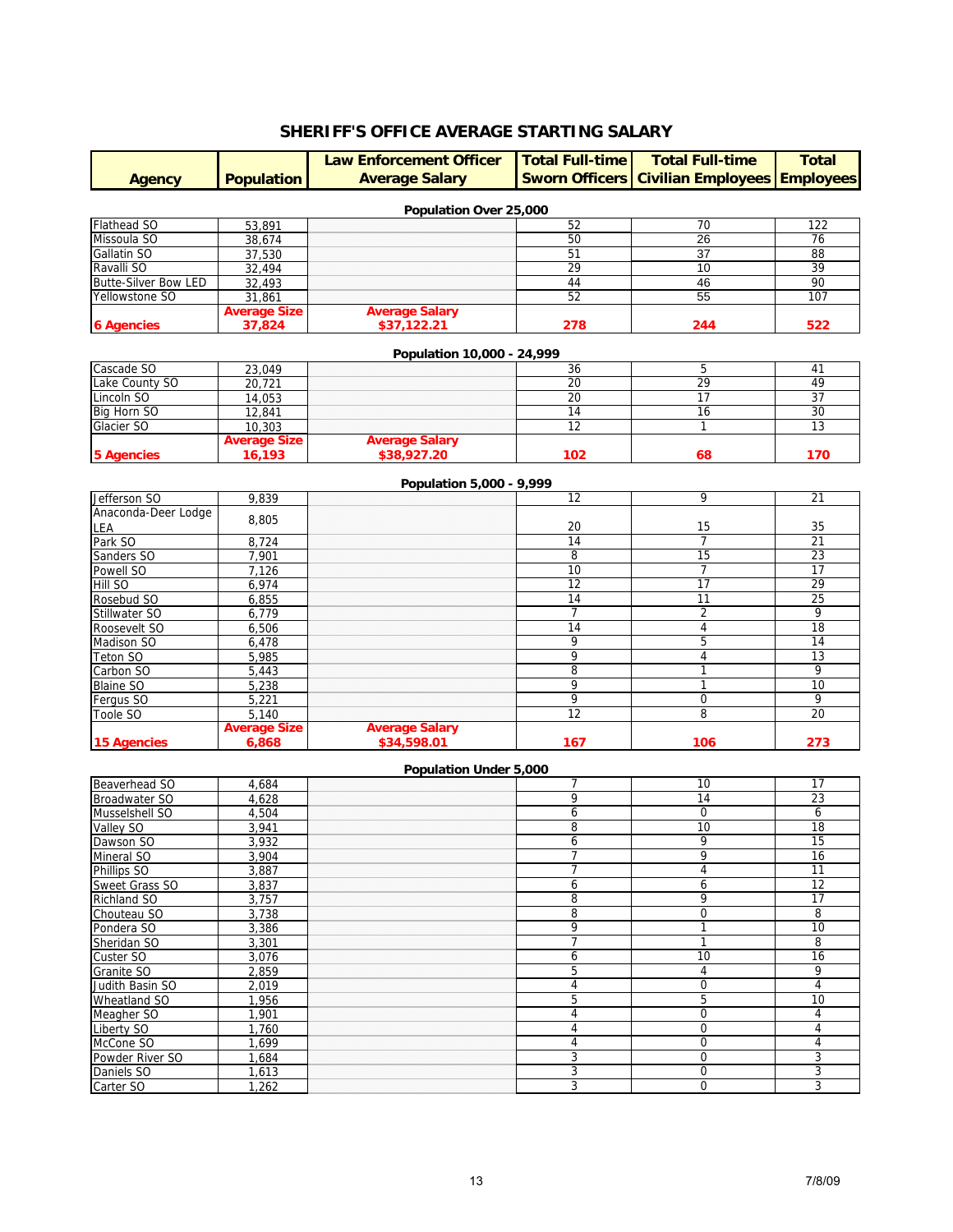| <b>29 Agencies</b> |                     | \$31,151.34<br>Attacher Medical Beautif Odine Organization February Beautiful Organization |  |  |
|--------------------|---------------------|--------------------------------------------------------------------------------------------|--|--|
|                    | <b>Average Size</b> | <b>Average Salary for 27 Agencies</b>                                                      |  |  |
| Petroleum SO       |                     |                                                                                            |  |  |
| Treasure SO        |                     |                                                                                            |  |  |
| Wibaux SO          | 88                  |                                                                                            |  |  |
| Fallon SO          |                     |                                                                                            |  |  |
| Prairie SO         |                     |                                                                                            |  |  |
| Golden Valley SO   |                     |                                                                                            |  |  |
| Garfield SO        |                     |                                                                                            |  |  |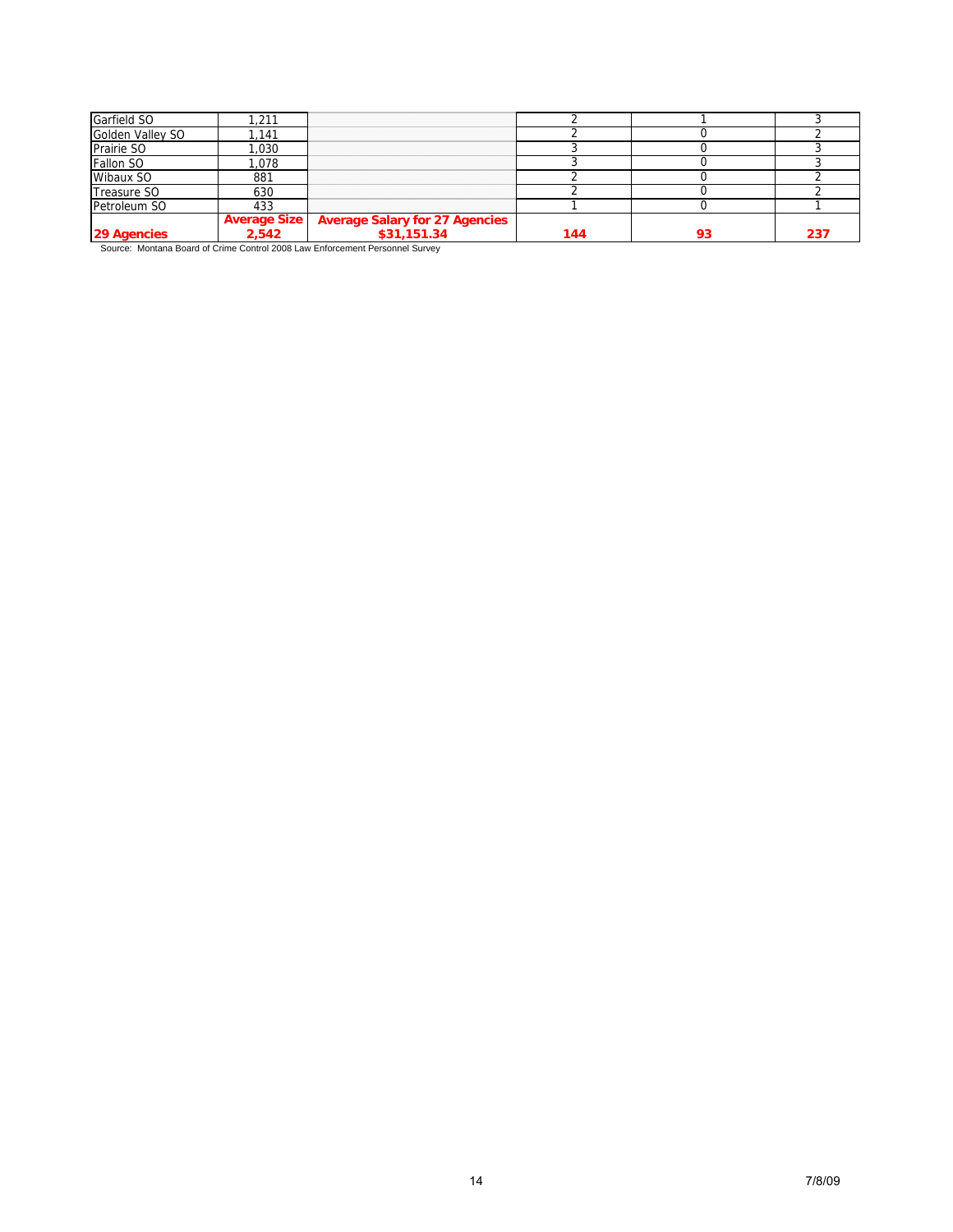| POLICE DEPARTMENT AVERAGE STARTING SALARY |  |  |
|-------------------------------------------|--|--|
|-------------------------------------------|--|--|

|                                   |                              | <b>Law Enforcement Officer</b> | <b>Total Full-time</b> | <b>Total Full-time</b>     | <b>Total</b>      |  |
|-----------------------------------|------------------------------|--------------------------------|------------------------|----------------------------|-------------------|--|
| <b>Agency</b>                     | <b>Population</b>            | <b>Average Salary</b>          | <b>Sworn Officers</b>  | <b>Civilian Employees</b>  | <b>Employees</b>  |  |
|                                   |                              |                                |                        |                            |                   |  |
|                                   |                              | Population 50,000 - 110,000    |                        |                            |                   |  |
| <b>Billings PD</b><br>Missoula PD | 103,196<br>68,445            |                                | 137<br>100             | 25<br>20                   | 162<br>120        |  |
| <b>Great Falls PD</b>             | 59,093                       |                                | 80                     | 39                         | 119               |  |
|                                   | <b>Average Size</b>          | <b>Average Salary</b>          |                        |                            |                   |  |
| 3 Agencies                        | 76,911                       | \$46,058.00                    | 317                    | 84                         | 401               |  |
|                                   |                              |                                |                        |                            |                   |  |
|                                   |                              | Population 20,000 - 49,999     |                        |                            |                   |  |
| Bozeman PD                        | 39.408                       |                                | 50                     | 9                          | 59                |  |
| Helena PD<br>Kalispell PD         | 29,054<br>21,056             |                                | 53<br>34               | $\overline{22}$<br>11      | 75<br>45          |  |
|                                   | <b>Average Size</b>          | <b>Average Salary</b>          |                        |                            |                   |  |
| <b>3 Agencies</b>                 | 29,839                       | \$42,819.33                    | 137                    | 42                         | 179               |  |
|                                   |                              |                                |                        |                            |                   |  |
| University of Montana             |                              | Population 10,000 - 19,999     |                        |                            |                   |  |
| Office of Public Security*        | 16,800                       |                                | 13                     | 12                         | 25                |  |
| Montana State University          |                              |                                |                        |                            |                   |  |
| PD*                               | 16,424                       |                                | 17                     | 16                         | 33                |  |
|                                   | <b>Average Size</b>          | <b>Average Salary</b>          |                        |                            |                   |  |
| 2 Agencies                        | 16,612                       | \$45,063.72                    | 30                     | 28                         | 58                |  |
|                                   |                              | Population 5,000 - 9,999       |                        |                            |                   |  |
| Havre PD                          | 9,621                        |                                | 19                     | 7                          | 26                |  |
| <b>Whitefish PD</b>               | 8,433                        |                                | 16                     | 5                          | $\overline{21}$   |  |
| Belgrade PD                       | 8,361                        |                                | 15                     | 3                          | 18                |  |
| Miles City PD                     | 8,077                        |                                | 15                     | 0                          | 15                |  |
| Livingston PD                     | 7,457                        |                                | 13                     | 1                          | 14                |  |
| Laurel PD                         | 6,525                        |                                | 12                     | $\mathbf 0$                | 12                |  |
| Lewistown PD                      | 5,899                        |                                | 14                     | 5                          | 19                |  |
| Columbia Falls PD<br>Polson PD    | 5,296                        |                                | 9<br>10                | 3<br>1                     | 12<br>11          |  |
|                                   | 5,170<br><b>Average Size</b> | <b>Average Salary</b>          |                        |                            |                   |  |
| 9 Agencies                        | 7,204                        | \$34,767.78                    | 123                    | 25                         | 148               |  |
|                                   |                              |                                |                        |                            |                   |  |
|                                   |                              | Population Under 5,000         |                        |                            |                   |  |
| Hamilton PD                       | 4,824                        |                                | 13                     | 1                          | 14                |  |
| Sidney PD<br><b>Glendive PD</b>   | 4,716                        |                                | 10<br>$\overline{7}$   | 1<br>4                     | 11<br>11          |  |
| <b>Dillon PD</b>                  | 4,585<br>4,091               |                                | 8                      | 1                          | 9                 |  |
| Cut Bank PD                       | 3,129                        |                                | 8                      | 1                          | 9                 |  |
| Libby PD                          | 2,886                        |                                | 5                      | $\mathbf 0$                | 5                 |  |
| Glasgow PD                        | 2,885                        |                                | $\overline{7}$         | 1                          | 8                 |  |
| Conrad PD                         | 2,517                        |                                | 5                      | 0                          | 5                 |  |
| <b>Wolf Point PD</b>              | 2,508                        |                                | 5                      | 1                          | 6                 |  |
| Red Lodge PD                      | 2,484                        |                                | $\overline{7}$         | 0                          | $\overline{7}$    |  |
| <b>Colstrip PD</b>                | 2,321                        |                                | 6                      | 6                          | 12                |  |
| East Helena PD                    | 2,149                        |                                | 4                      | 0                          | 4                 |  |
| Ronan PD                          | 2,028                        |                                | $\overline{4}$         | $\boldsymbol{0}$<br>1      | 4                 |  |
| Stevensville PD<br>Columbus PD    | 2,023<br>1,957               |                                | 3<br>$\overline{4}$    | 1                          | 4<br>5            |  |
| Three Forks PD                    | 1,941                        |                                | 3                      | $\mathbf 0$                | 3                 |  |
| <b>Baker PD</b>                   | 1,609                        |                                | 3                      | $\mathbf 0$                | 3                 |  |
| Manhattan PD                      | 1,559                        |                                | 3                      | $\mathbf 0$                | 3                 |  |
| West Yellowstone PD               | 1,471                        |                                | 4                      | 6                          | 10                |  |
| <b>Boulder PD</b>                 | 1,443                        |                                | $\mathbf{1}$           | $\mathbf 0$                | $\mathbf{1}$      |  |
| Fort Benton PD                    | 1,443                        |                                | $\overline{4}$         | 0                          | $\overline{4}$    |  |
| Thompson Falls PD                 | 1,436                        |                                | 3                      | $\mathbf 0$                | 3                 |  |
| Chinook PD                        | 1,274                        |                                | 4                      | 0                          | 4                 |  |
| Plains PD                         | 1,254                        |                                | 3                      | $\mathbf 0$                | 3                 |  |
| <b>Ennis PD</b><br>Eureka PD      | 1,036<br>1,009               |                                | $\mathbf{1}$<br>3      | $\mathbf 0$<br>$\mathbf 0$ | $\mathbf{1}$<br>3 |  |
| <b>Troy PD</b>                    | 985                          |                                | 3                      | $\mathbf 0$                | 3                 |  |
| Poplar PD                         | 866                          |                                | $\mathbf{1}$           | $\mathbf 0$                | $\mathbf{1}$      |  |
| Darby PD                          | 854                          |                                | $\overline{2}$         | $\mathbf 0$                | $\overline{2}$    |  |
| Pinesdale PD                      | 829                          |                                | 0                      | 0                          | 0                 |  |
| Saint Ignatius PD                 | 814                          |                                | $\mathbf{1}$           | $\mathbf 0$                | $\mathbf{1}$      |  |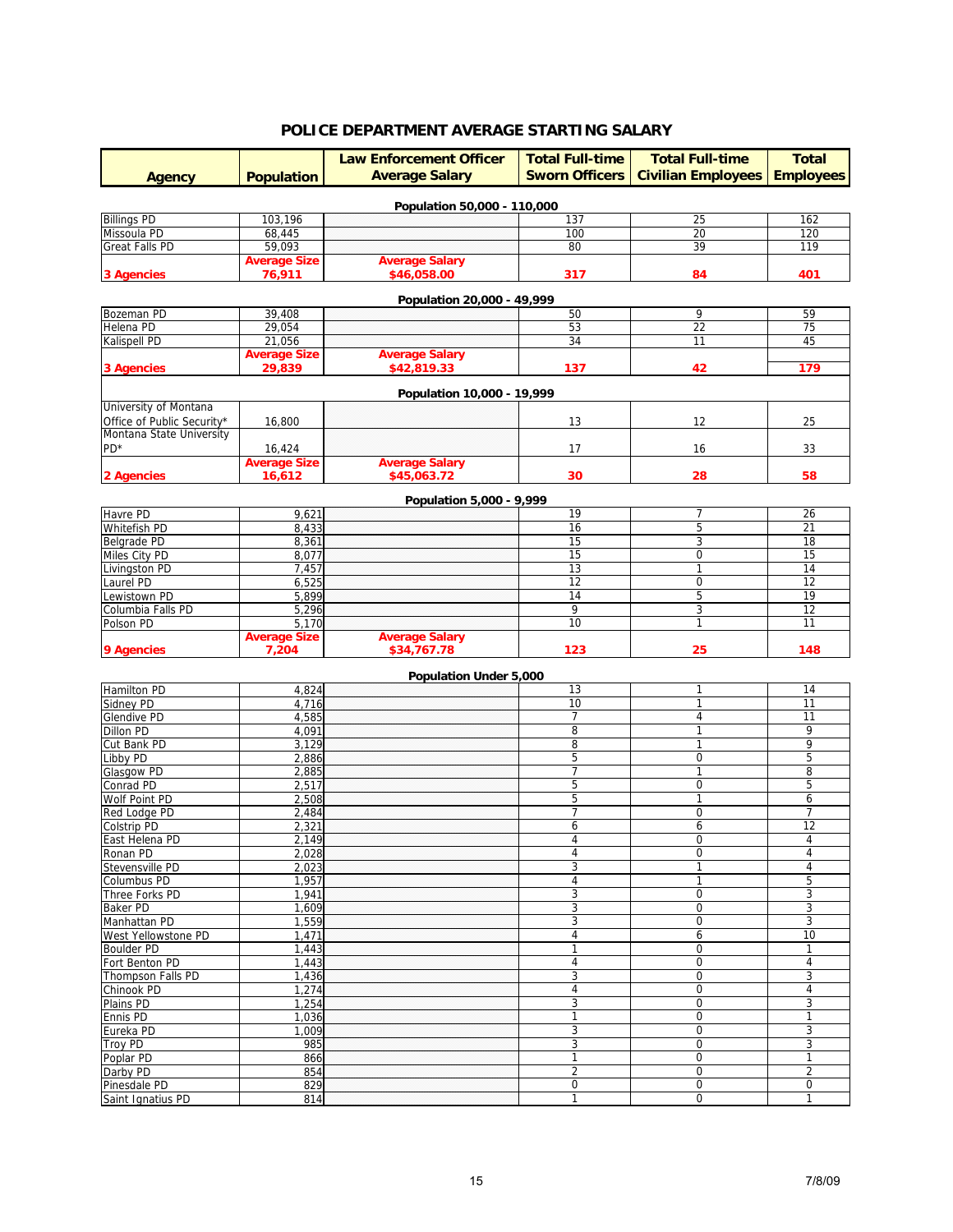| Fairview PD        |     |                                                                  |  |  |
|--------------------|-----|------------------------------------------------------------------|--|--|
| Inliet PD          |     |                                                                  |  |  |
| Hot Springs PD     |     |                                                                  |  |  |
| Fromberg PD        |     |                                                                  |  |  |
| <b>Brockton PD</b> | ~~~ |                                                                  |  |  |
|                    |     | Average Size Average Salary for 34 Agencies<br>1,844 \$30,976.21 |  |  |
| 37 Agencies        |     |                                                                  |  |  |

Source: Montana Board of Crime Control 2008 Law Enforcement Personnel Survey \*Police Departments include 2 Universities.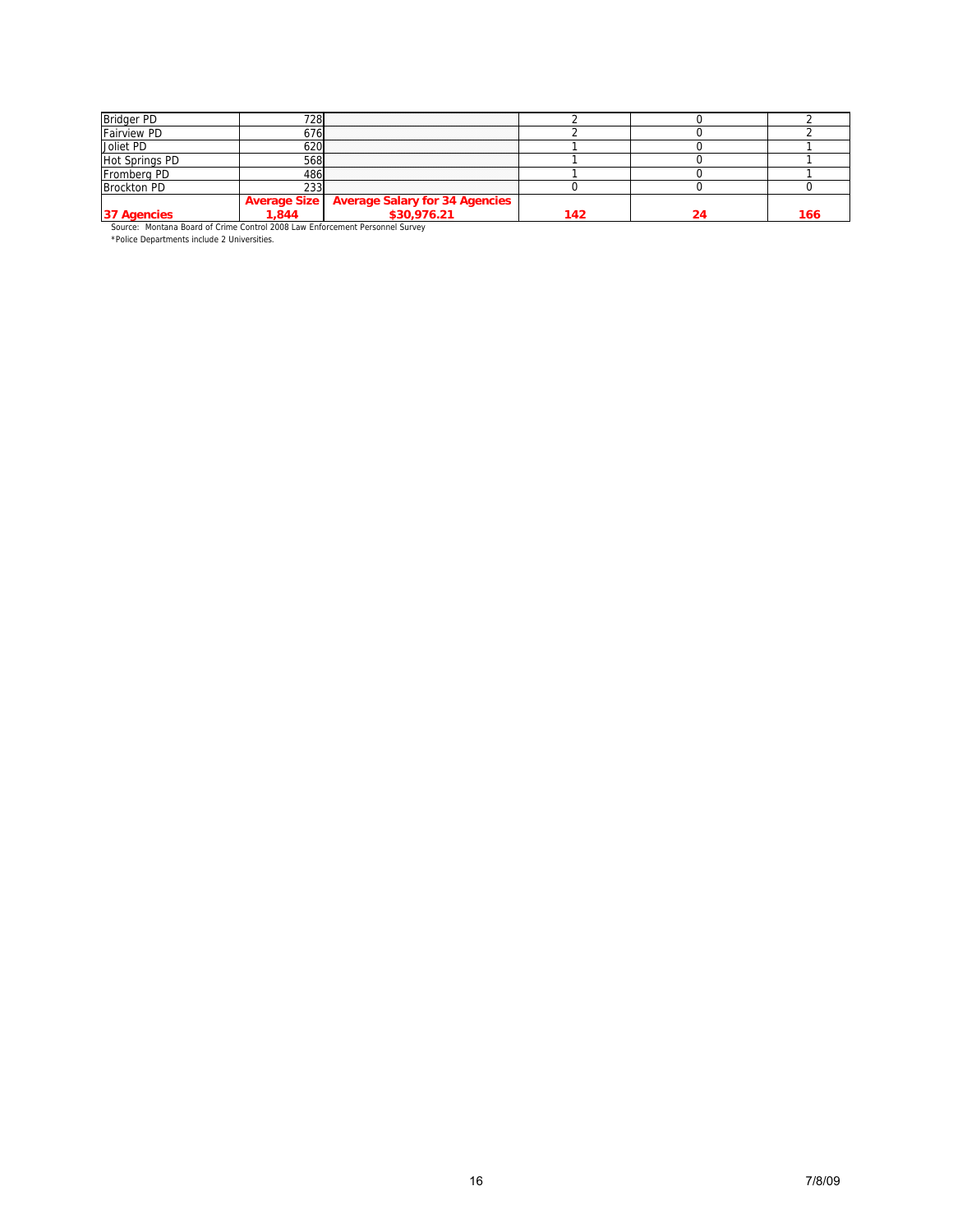#### **SCHOOL RESOURCE OFFICERS**

|                                              |        | <b>Number of School</b>             |                                                                                                                                  |                                                                                                                                                                                                                 |                                                                                                                                                                                                                                                            |
|----------------------------------------------|--------|-------------------------------------|----------------------------------------------------------------------------------------------------------------------------------|-----------------------------------------------------------------------------------------------------------------------------------------------------------------------------------------------------------------|------------------------------------------------------------------------------------------------------------------------------------------------------------------------------------------------------------------------------------------------------------|
| Agency                                       |        | <b>Population Resource Officers</b> | <b>High School</b>                                                                                                               | <b>Middle School</b>                                                                                                                                                                                            | <b>Elementary School</b>                                                                                                                                                                                                                                   |
| <b>Broadwater County</b><br>Sheriff's Office | 4,628  | 1                                   | Broadwater High School School                                                                                                    | <b>Broadwater Junior</b>                                                                                                                                                                                        | <b>Broadwater Elementary</b><br>School                                                                                                                                                                                                                     |
| <b>Great Falls Police</b><br>Department      | 59,093 | 4                                   | Great Falls High School,<br>Charles M. Russell High<br>Shool, Paris Alternative<br>Learning Center                               | East Middle School,<br>North Middle School                                                                                                                                                                      | 15 Elementary Schools                                                                                                                                                                                                                                      |
| Miles City Police<br>Department              | 8,077  | 1                                   | <b>Custer County District</b><br><b>High School</b>                                                                              | Washington Middle<br>School                                                                                                                                                                                     | <b>Highland Park</b><br>Elementary School,<br>Jefferson Elementary<br>School, Lincoln<br>Elementary School,<br>Sacred Heart<br><b>Elementary School</b>                                                                                                    |
| Anaconda-Deer Lodge<br>LEA                   | 8,805  | 1                                   | Anaconda Senior High<br>School                                                                                                   | Fred Moodry Middle<br>School                                                                                                                                                                                    |                                                                                                                                                                                                                                                            |
| <b>Lewistown Police</b><br>Department        | 5,899  | 1                                   | Fergus High School                                                                                                               | Lewistown Junior High                                                                                                                                                                                           | Lewis and Clark<br>Elementary School,<br>Garfield Elementary<br>School, Highland Park<br><b>Elementary School</b>                                                                                                                                          |
| Columbia Falls Police                        |        |                                     | Columbia Falls High                                                                                                              | Columbia Falls Junior                                                                                                                                                                                           | Glacier Gateway                                                                                                                                                                                                                                            |
| Department                                   | 5,296  | 1                                   | School                                                                                                                           | <b>High School</b>                                                                                                                                                                                              | <b>Elementary School</b>                                                                                                                                                                                                                                   |
| <b>Whitefish Police</b><br>Department        | 8,433  | 1                                   | Whitefish High School                                                                                                            | Whitefish Middle School School                                                                                                                                                                                  | Muldown Elementary                                                                                                                                                                                                                                         |
| Kalispell Police<br>Department               | 21,056 | 3                                   | Flathead High School,<br>Glacier High School                                                                                     | Kalispell Middle School                                                                                                                                                                                         |                                                                                                                                                                                                                                                            |
| <b>Gallatin County</b><br>Sheriff's Office   | 37,530 | 1                                   | Manhattan Christian<br>High School, Ophir High Middle School,<br>School, Three Forks<br>High School, Willow<br>Creek High School | Amsterdam Middle<br>School, Anderson<br>Middle School, Gallatin<br>Middle School, Gateway<br>Middle School,<br>Molmborg Middle<br>School, Monforton<br>Springhill Middle<br>School, Pass Creek<br>Middle School | <b>Ridgeview Elementary</b><br>School, Cottonwood<br>Elementary School,<br>LaMotte Elementary<br>School<br><b>Irving Elementary</b><br>School, Longfellow<br>Elementary School,<br>Morningstar Elementary<br>School, Emily Dickinson<br>Elementary School, |
| <b>Bozeman Police</b><br>Department          | 39,408 | 3                                   | Bozeman High School,<br>Bridger Alternative High School, Sacajawea<br>School                                                     | Chief Joseph Middle<br>Middle School                                                                                                                                                                            | Hawthorne Elementary<br>School, Whittier<br><b>Elementary School</b>                                                                                                                                                                                       |
| West Yellowstone<br><b>Police Department</b> | 1,240  | 1                                   | West Yellowstone<br>School District 69                                                                                           |                                                                                                                                                                                                                 | West Yellowstone<br>School District 69                                                                                                                                                                                                                     |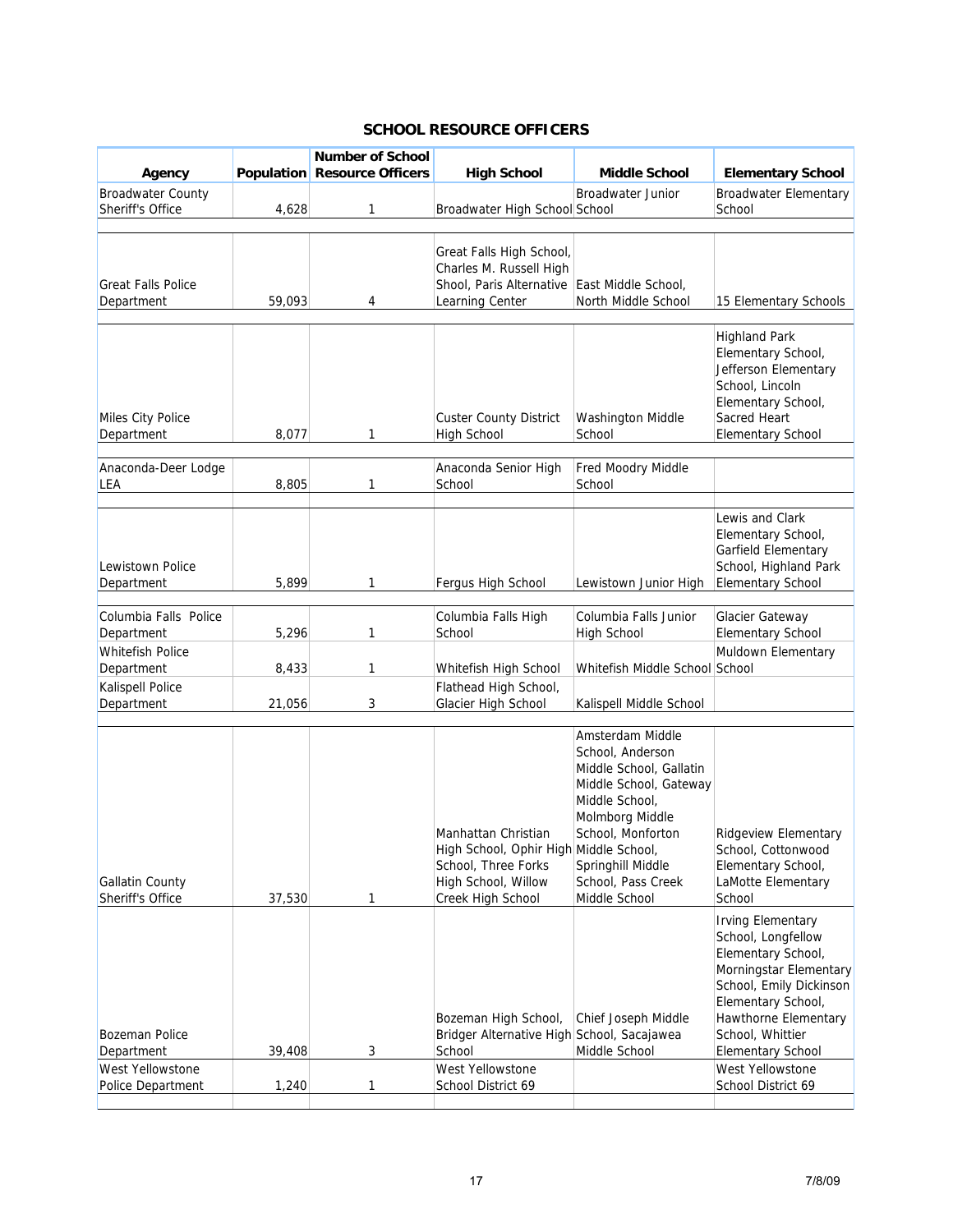| Lake County Sheriff's<br>Office             | 20,721 | 3 | Polson High School,<br>Ronan High School,<br>Charlo High School, St.<br>Ignatius High School,<br>Arlee High School | Polson Middle School,<br>Ronan Middle School,<br>Charlo Middle School,<br>St. Ignatius Middle<br>School, Arlee Middle<br>School | Cherry Valley<br>Elementary School,<br>Lindersman Elementary<br>School, K. William<br>Harvey Elementary<br>School, Charlo<br>Elementary School,<br>St. Ignatius Elementary<br>School, Arlee<br><b>Elementary School</b> |
|---------------------------------------------|--------|---|--------------------------------------------------------------------------------------------------------------------|---------------------------------------------------------------------------------------------------------------------------------|-------------------------------------------------------------------------------------------------------------------------------------------------------------------------------------------------------------------------|
| Helena Police<br>Department                 | 29,054 | 4 | Capital High School,<br>Helena High School                                                                         | <b>CR Anderson Middle</b><br>School, Helena Middle<br>School                                                                    |                                                                                                                                                                                                                         |
| Mineral County<br>Sheriff's Office          | 3,904  | 1 | Superior High School,<br>Alberton High School,<br>St. Regis High School                                            | Superior Middle School                                                                                                          | <b>Superior Elementary</b><br>School, Albertson<br>Elementary School, St.<br>Regis Elementary<br>School                                                                                                                 |
| Missoula Police<br>Department               | 68,445 | 5 | Sentinel High School,<br>Big Sky High School,<br>Hellgate High School                                              | <b>Washington Middle</b><br>School, C.S. Porter<br>Middle School, Meadow<br>Hill Middle School                                  |                                                                                                                                                                                                                         |
| <b>Livingston Police</b><br>Department      | 7,457  | 1 | Park High School                                                                                                   | Sleeping Giant Middle<br>School                                                                                                 |                                                                                                                                                                                                                         |
| Ravalli County Sheriff's<br>Office          | 32,494 | 2 | Corvallis High School,<br>Florence-Carlton High<br>School                                                          |                                                                                                                                 | Corvallis Primary<br>School, Florence-<br>Carlton Elementary<br>School                                                                                                                                                  |
| <b>Hamilton Police</b><br>Department        | 4,824  | 1 | Hamilton High School                                                                                               | Westview Junior High<br>School                                                                                                  | Washington Elementary<br>School, Daly<br>Elementary School,<br><b>Grantsdale Elementary</b><br>School                                                                                                                   |
| <b>Wolf Point Police</b><br>Department      | 2,508  | 1 | Wolf Point High School                                                                                             | Wolf Point Junior High<br> School                                                                                               | Northside Elementary<br>School, Southside<br><b>Elementary School</b>                                                                                                                                                   |
| <b>Butte-Silver Bow LED</b>                 | 32,493 | 2 | <b>Butte High School</b>                                                                                           | East Middle School                                                                                                              | <b>Emerson Elementary</b><br>School, Hillcrest<br>Elementary School,<br>Kennedy Elementary<br>School, Margaret Leary<br>Elementary School,<br>West Elementary<br>School, Whittier<br><b>Elementary School</b>           |
| <b>Wheatland County</b><br>Sheriff's Office | 1,956  | 1 | Harlowton High School                                                                                              | Harlowton Middle<br>School                                                                                                      |                                                                                                                                                                                                                         |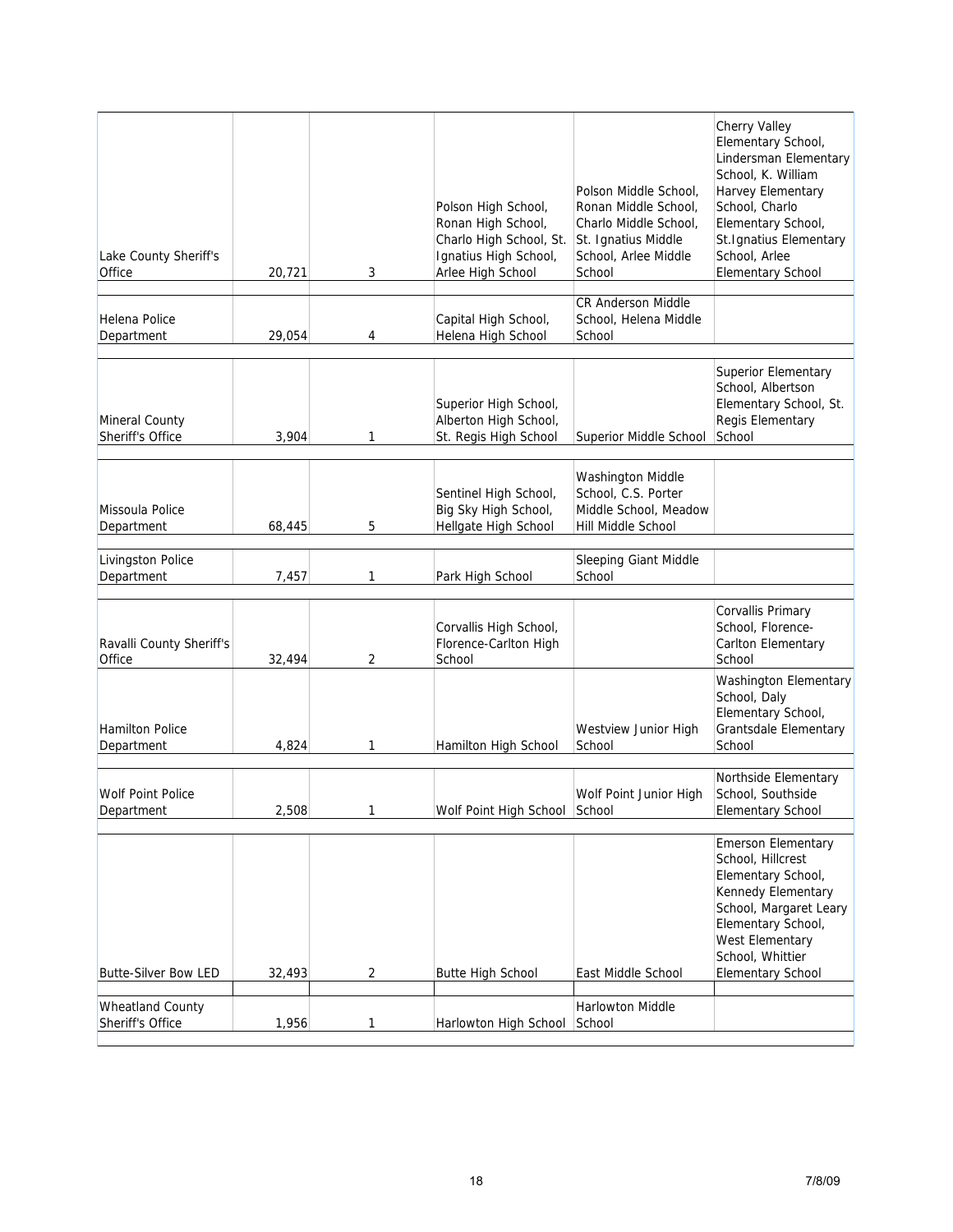| <b>Yellowstone County</b><br><b>Sheriff's Office</b> | 31,861  | 3  | Huntley Project High<br>School, Custer High<br>School, Shepherd High<br>School, Broadview High<br>School | <b>Broadview Middle</b><br>School, Lockwood<br>Middle School,<br><b>Shepherd Middle</b><br>School, Huntley Middle<br>School, Custer Middle<br>School, Eldergrove<br>Middle School | <b>Broadview Elementary</b><br>School, Lockwood<br>Elementary School,<br>Canyon Creek<br><b>Elementary School</b> |
|------------------------------------------------------|---------|----|----------------------------------------------------------------------------------------------------------|-----------------------------------------------------------------------------------------------------------------------------------------------------------------------------------|-------------------------------------------------------------------------------------------------------------------|
|                                                      |         |    |                                                                                                          |                                                                                                                                                                                   |                                                                                                                   |
| <b>Billings Police</b><br>Department                 | 103,196 | 5  | <b>Billings West High</b><br>School, Billings Senior<br>High School, Billings<br>Skyview High School     | Will James Middle<br>School, Lewis and Clark<br>Middle School,<br>Riverside Middle<br>School, Castle Rock<br>Middle School                                                        |                                                                                                                   |
| Laurel Police<br>Department                          | 6,525   | 2  | Laurel High School                                                                                       | Laurel Middle School                                                                                                                                                              | <b>Graff Elementary</b><br>School, West<br>Elementary School,<br>South Elementary<br>School                       |
| <b>Totals</b>                                        |         |    |                                                                                                          |                                                                                                                                                                                   |                                                                                                                   |
| 24 Agencies                                          | 544,903 | 49 | 46                                                                                                       | 46                                                                                                                                                                                | 63                                                                                                                |

| <b>Flathead Tribal Police</b><br>Department              | N/A | Two Eagle River High<br>School                                           |                                                                                |                                                                                            |
|----------------------------------------------------------|-----|--------------------------------------------------------------------------|--------------------------------------------------------------------------------|--------------------------------------------------------------------------------------------|
| Fort Peck Tribes Office<br>of Public Safety              | N/A | Poplar High School                                                       | Poplar Middle School                                                           | Poplar Elementary<br>School                                                                |
| Northern Cheyenne<br><b>BIA-OJS Police</b><br>Department | N/A | Lame Deer High<br>School, Busby High<br>School, St. Labre High<br>School | Lame Deer Middle<br>School, Busby Middle<br>School, St. Labre<br>Middle School | Lame Deer Tribal<br>Schools, Busby Tribal<br>School, St. Labre<br><b>Elementary School</b> |
| Totals<br>4 Agencies                                     | N/A |                                                                          |                                                                                |                                                                                            |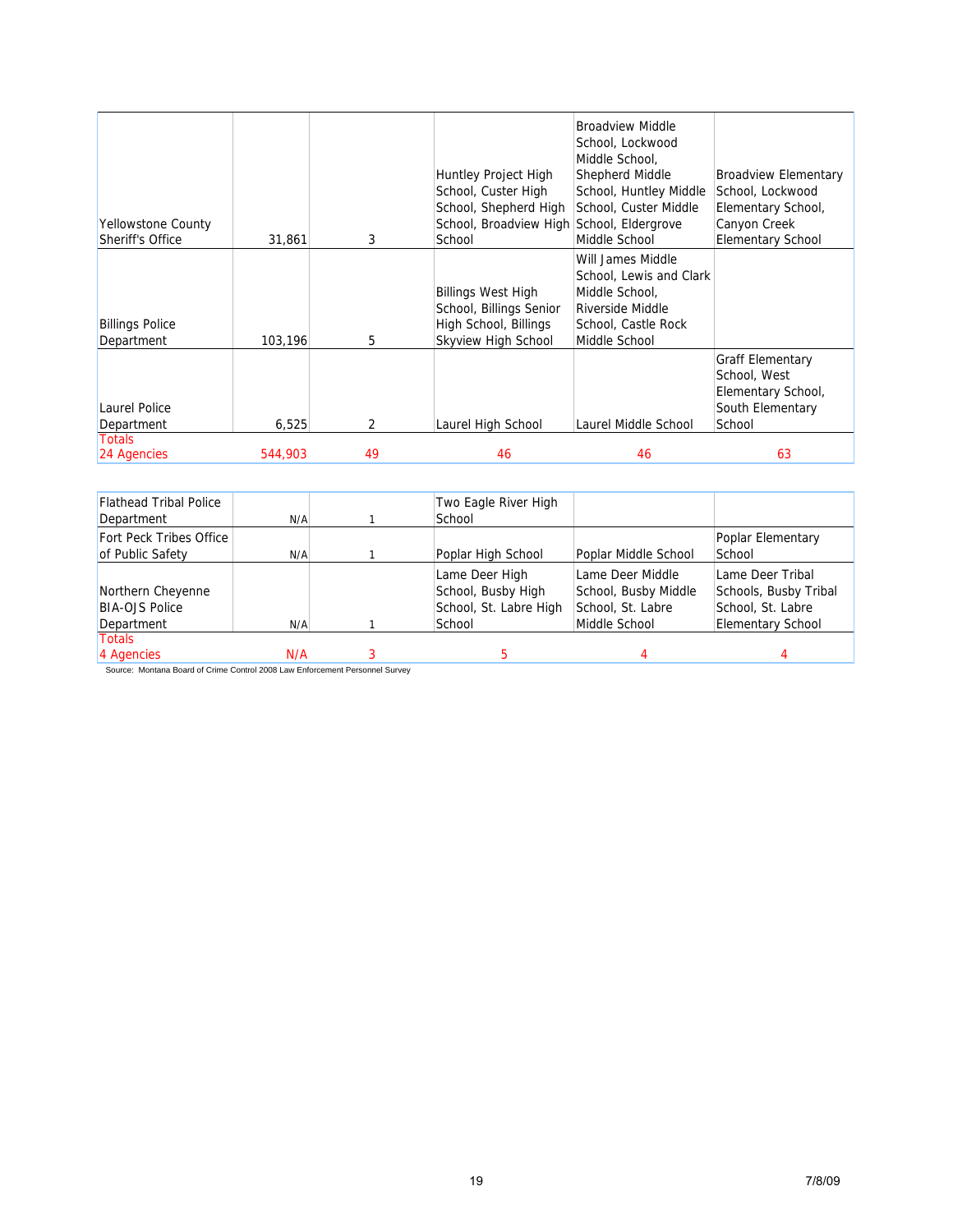| <b>INCIDENTS by AGENCY</b> |                |                                             |  |  |  |
|----------------------------|----------------|---------------------------------------------|--|--|--|
| Agency                     | Population     | Number of<br>Reportable<br><b>Incidents</b> |  |  |  |
| <b>Beaverhead SO</b>       | 4,684          | <b>160</b>                                  |  |  |  |
| <b>Dillon PD</b>           | 4,091          | 406                                         |  |  |  |
| <b>Big Horn SO</b>         | 12,841         | 1,202                                       |  |  |  |
| <b>Blaine SO</b>           | 5,238          | 127                                         |  |  |  |
| Chinook PD*                | 1,274          | 30                                          |  |  |  |
| <b>Broadwater SO</b>       | 4,628          | 343                                         |  |  |  |
| Carbon SO*                 | 5,929          | 218                                         |  |  |  |
| Red Lodge PD*              | 2,484          | 215                                         |  |  |  |
| <b>Bridger PD</b>          | 728            | 36                                          |  |  |  |
| <b>Joliet PD</b>           | 620            | 23                                          |  |  |  |
| Carter SO                  | 1,262          | $\overline{2}$                              |  |  |  |
| Cascade SO                 | 23,049         | 1,045                                       |  |  |  |
| <b>Great Falls PD</b>      | 59,093         | 6,894                                       |  |  |  |
| Chouteau SO                | 3,738          | 73                                          |  |  |  |
| Fort Benton PD             | 1,443          | 156                                         |  |  |  |
| Custer SO*                 | 3,076          | 71                                          |  |  |  |
| Miles City PD*             | 8,077          | 408                                         |  |  |  |
| Daniels SO*                | 1,613          | 23                                          |  |  |  |
| Dawson SO                  | 3,932          | 361                                         |  |  |  |
| <b>Glendive PD</b>         | 4,585          | 1,051                                       |  |  |  |
| Anaconda-Deer Lodge LEA    | 8,805          | 439                                         |  |  |  |
| <b>Fallon SO</b>           | 1,078          | 41                                          |  |  |  |
| <b>Baker PD</b>            | 1,609          | 59                                          |  |  |  |
| Fergus SO                  | 5,221          | 147                                         |  |  |  |
| Lewistown PD               | 5,899          | 386                                         |  |  |  |
| <b>Flathead SO</b>         | 53,891         | 2,811                                       |  |  |  |
| Columbia Falls PD          | 5,296          | 807                                         |  |  |  |
| <b>Whitefish PD</b>        | 8,433          | 995                                         |  |  |  |
| <b>Kalispell PD</b>        | 21,056         | 4,217                                       |  |  |  |
| Gallatin SO                | 37,530         | 1,590                                       |  |  |  |
| <b>Bozeman PD</b>          | 39,408         | 3,871                                       |  |  |  |
| <b>Belgrade PD</b>         | 8,361          | 766                                         |  |  |  |
| <b>Three Forks PD</b>      | 1,941          | 190                                         |  |  |  |
| West Yellowstone PD        | 1,471          | 57                                          |  |  |  |
| Manhattan PD               | 1,559          | 105                                         |  |  |  |
| <b>MSU</b>                 | $\overline{0}$ | 394                                         |  |  |  |
| Garfield SO                | 1,211          | 13                                          |  |  |  |
| Glacier SO                 | 10,303         | 181                                         |  |  |  |
| Cut Bank PD                | 3,129          | 350                                         |  |  |  |
| Golden Valley SO*          | 1,141          | $\overline{3}$                              |  |  |  |
| Granite SO                 | 2,859          | 126                                         |  |  |  |
| <b>Hill SO</b>             | 6,974          | 490                                         |  |  |  |
| <b>Havre PD</b>            | 9,621          | 1,499                                       |  |  |  |
| Jefferson SO               | 9,839          | 287                                         |  |  |  |
|                            |                |                                             |  |  |  |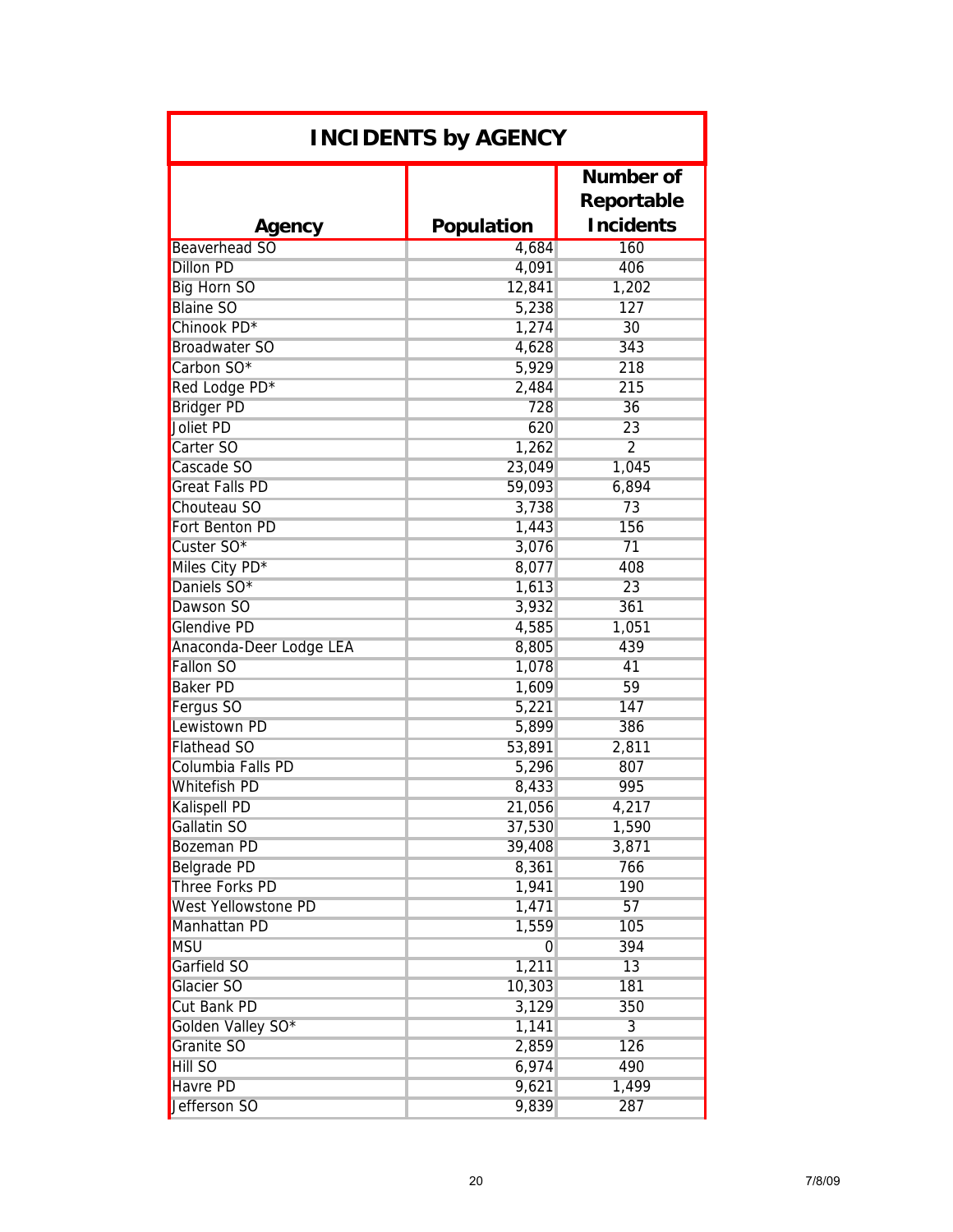| <b>Boulder PD</b>           | 1,443  | 54              |
|-----------------------------|--------|-----------------|
| Judith Basin SO             | 2,019  | 45              |
| Lake SO                     | 20,721 | 1,315           |
| Polson PD                   | 5,170  | 918             |
| <b>Ronan PD</b>             | 2,028  | 398             |
| St Ignatius PD              | 814    | 122             |
| Lewis & Clark SO            | 29,456 | 967             |
| Helena PD                   | 29,054 | 3,360           |
| East Helena PD              | 2,149  | 166             |
| Lincoln SO                  | 14,053 | 943             |
| Libby PD                    | 2,886  | 306             |
| Eureka PD                   | 1,009  | 78              |
| <b>Troy PD</b>              | 985    | 38              |
| McCone SO                   | 1,699  | 42              |
| Madison SO                  | 6,478  | 318             |
| <b>Ennis PD</b>             | 1,036  | 80              |
| Meagher SO                  | 1,901  | 78              |
| Mineral SO                  | 3,904  | 165             |
| Missoula SO                 | 38,674 | 2,068           |
| Missoula PD                 | 68,445 | 8,160           |
| Musselshell SO              | 4,504  | 250             |
| Park SO                     | 8,724  | 372             |
| Livingston PD               | 7,457  | 640             |
| <b>Phillips SO</b>          | 3,887  | 254             |
| Pondera SO                  | 3,386  | 52              |
| <b>Conrad PD</b>            | 2,517  | 184             |
| Powell SO                   | 7,126  | 587             |
| Prairie SO                  | 1,030  | 15              |
| Ravalli SO                  | 33,348 | 1,413           |
| <b>Hamilton PD</b>          | 4,824  | 1,020           |
| Stevensville                | 2,023  | 151             |
| <b>Roosevelt SO</b>         | 6,739  | 296             |
| Poplar PD*                  | 866    | 5               |
| <b>Wolf Point PD</b>        | 2,508  | 262             |
| Rosebud SO                  | 6,855  | 357             |
| <b>Colstrip PD</b>          | 2,321  | 306             |
| Sanders SO                  | 7,901  | 432             |
| <b>Hot Springs PD</b>       | 568    | $\overline{32}$ |
| Thompson Falls PD           | 1,436  | 134             |
| Plains PD                   | 1,254  | 147             |
| Sheridan SO                 | 3,301  | 258             |
| <b>Butte-Silver Bow LED</b> | 32,493 | 4,185           |
| Stillwater SO               | 6,779  | 173             |
| <b>Columbus PD</b>          | 1,957  | 144             |
| Sweet Grass SO              | 3,837  | 120             |
| <b>Teton SO</b>             | 5,985  | 228             |
| <b>Toole SO</b>             | 5,140  | 327             |
| <b>Valley SO</b>            | 3,941  | 169             |
| <b>Glasgow PD</b>           | 2,885  | 271             |
| Wheatland SO*               | 1,956  | 18              |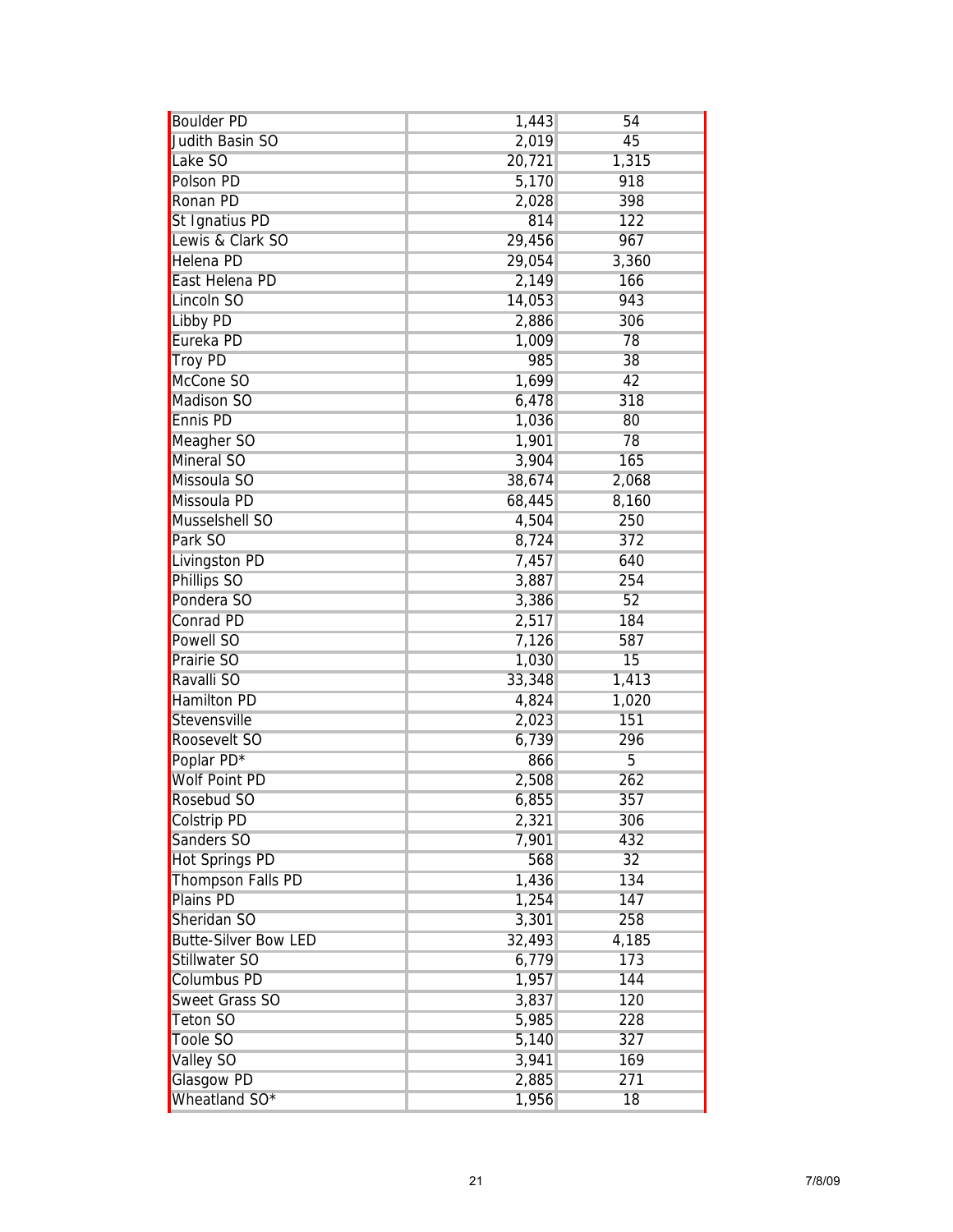| <b>Wibaux SO</b>   | 881     |        |
|--------------------|---------|--------|
| Yellowstone SO     | 31,861  | 1,873  |
| <b>Billings PD</b> | 103,196 | 10.764 |
| <b>ILaurel PD</b>  | 6.525   | 76     |

Source: Montana Incident-Based Reporting System. Montana Board of Crime Control \*Agencies that reported incomplete data.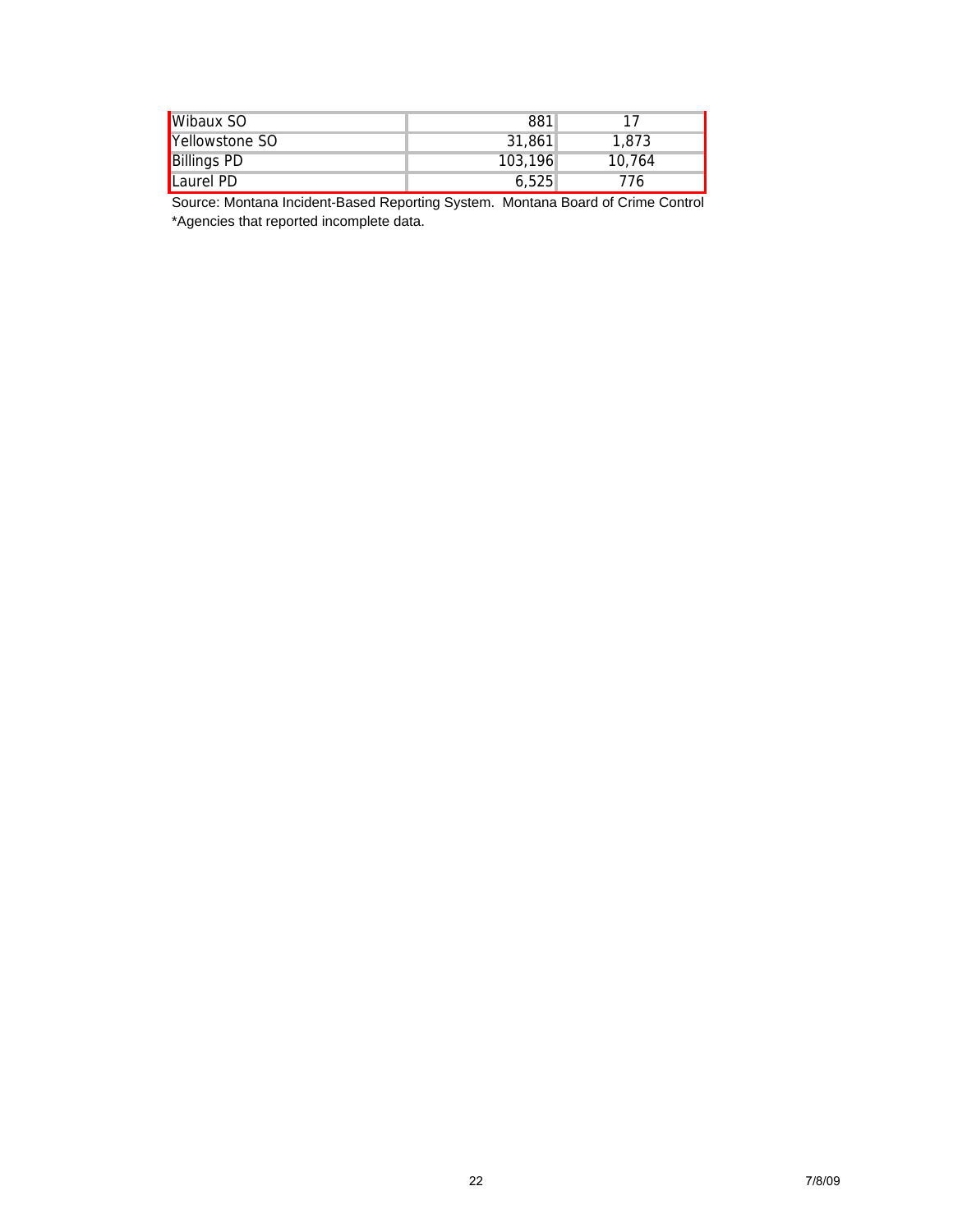| <b>ARRESTS by AGENCY</b> |                |                                                |                                 |                 |                          |                              |  |
|--------------------------|----------------|------------------------------------------------|---------------------------------|-----------------|--------------------------|------------------------------|--|
|                          |                |                                                | <b>Arrest Type</b>              |                 |                          |                              |  |
|                          |                | <b>Total</b><br><b>Number of</b><br>Reportable | <b>On View</b><br><b>Arrest</b> | Summoned/       | Taken<br>Into<br>Custody | <b>Arrest</b><br>Rate<br>per |  |
| Agency                   | Population     | <b>Arrests</b>                                 | (custody)                       | <b>Cited</b>    | (warrant)                | 1,000                        |  |
| <b>Beaverhead SO</b>     | 4,684          | $\overline{57}$                                | $\overline{18}$                 | $\overline{24}$ | 15                       | 12.2                         |  |
| <b>Dillon PD</b>         | 4,091          | 362                                            | 146                             | 164             | 52                       | 88.5                         |  |
| Big Horn SO              | 12,841         | 755                                            | 513                             | 1               | 241                      | 58.8                         |  |
| <b>Blaine SO</b>         | 5,238          | 70                                             | 48                              | 15              | 7                        | 13.4                         |  |
| Chinook PD*              | 1,274          | 5                                              | 5                               |                 |                          | <b>NA</b>                    |  |
| <b>Broadwater SO</b>     | 4,628          | 47                                             | 42                              |                 | 5                        | 10.2                         |  |
| Carbon SO*               | 5,929          | 106                                            | 29                              | 74              | 3                        | <b>NA</b>                    |  |
| Red Lodge PD*            | 2,484          | 71                                             | 13                              | 21              | 37                       | <b>NA</b>                    |  |
| <b>Bridger PD</b>        | 728            | 1                                              | $\mathbf{1}$                    |                 |                          | 1.4                          |  |
| Joliet PD                | 620            | 5                                              | 3                               | $\overline{2}$  |                          | 8.1                          |  |
| Cascade SO               | 23,049         | 650                                            | 214                             | 300             | 136                      | 28.2                         |  |
| <b>Great Falls PD</b>    | 59,093         | 4,150                                          | 1,441                           | 2,656           | 53                       | 70.2                         |  |
| Chouteau SO              | 3,738          | 23                                             | 3                               | 7               | 13                       | 6.2                          |  |
| Fort Benton PD           | 1,443          | 55                                             | 1                               | 28              | 26                       | 38.1                         |  |
| Custer SO <sup>*</sup>   | 3,076          | 14                                             | $\overline{7}$                  | 4               | $\overline{3}$           | <b>NA</b>                    |  |
| Miles City PD*           | 8,077          | 164                                            | 65                              | 95              | 4                        | <b>NA</b>                    |  |
| Daniels SO*              | 1,613          | 4                                              | 1                               | $\overline{3}$  |                          | <b>NA</b>                    |  |
| Dawson SO                | 3,932          | 231                                            | 40                              | 42              | 149                      | 58.7                         |  |
| <b>Glendive PD</b>       | 4,585          | 367                                            | 52                              | 102             | 213                      | 80.0                         |  |
| Anaconda-Deer Lodge LEA  | 8,805          | 3                                              | 2                               |                 | 1                        | 0.3                          |  |
| <b>Fallon SO</b>         | 1,078          | 31                                             | 6                               | 20              | 5                        | 28.8                         |  |
| <b>Baker PD</b>          | 1,609          | 40                                             | 8                               | 20              | 12                       | 24.9                         |  |
| Fergus SO                | 5,221          | 44                                             | 3                               | 3               | 38                       | 8.4                          |  |
| Lewistown PD             | 5,899          | 190                                            | 58                              | 105             | 27                       | 32.2                         |  |
| Flathead SO              | 53,891         | 1,322                                          | 464                             | 786             | 72                       | 24.5                         |  |
| Columbia Falls           | 5,296          | 507                                            | 269                             | 33              | 205                      | 95.7                         |  |
| <b>Whitefish PD</b>      | 8,433          | 571                                            | 354                             | 25              | 192                      | 67.7                         |  |
| Kalispell PD             | 21,056         | 1,652                                          | 1,099                           | 324             | 229                      | 78.5                         |  |
| Gallatin SO              | 37,530         | 604                                            | 269                             | 298             | 37                       | 16.1                         |  |
| Bozeman PD               | 39,408         | 1,791                                          | 484                             | 1,226           | 81                       | 45.4                         |  |
| Belgrade PD              | 8,361          | 217                                            | 110                             | 95              | 12                       | 26.0                         |  |
| Three Forks PD           | 1,941          | 122                                            | $\overline{21}$                 | 66              | 35                       | 62.9                         |  |
| West Yellowstone PD      |                | 19                                             | 19                              |                 |                          |                              |  |
| Manhattan PD             | 1,471<br>1,559 |                                                | $\overline{7}$                  | 44              | $\overline{7}$           | 12.9                         |  |
| MSU                      | $\overline{0}$ | 58<br>51                                       | 39                              |                 | 12                       | 37.2<br><b>NA</b>            |  |
|                          |                |                                                |                                 |                 |                          |                              |  |
| Garfield SO              | 1,211          | 13                                             |                                 | 13              |                          | 10.7                         |  |
| Glacier SO               | 10,303         | 9                                              | 6                               |                 | 3                        | 0.9                          |  |
| Cut Bank PD              | 3,129          | 154                                            | 16                              | $\overline{7}$  | 131                      | 49.2                         |  |
| Golden Valley SO*        | 1,141          | $\overline{7}$                                 |                                 | $\overline{7}$  |                          | NА                           |  |
| Granite SO               | 2,859          | 13                                             | 13                              |                 |                          | 4.5                          |  |
| <b>Hill SO</b>           | 6,974          | 372                                            | 103                             | 177             | 92                       | 53.3                         |  |
| Havre PD                 | 9,621          | 1,094                                          | 364                             | 471             | 259                      | 113.7                        |  |
| Jefferson SO             | 9,839          | 46                                             | $\overline{2}$                  | $\overline{2}$  | 42                       | 4.7                          |  |
| <b>Boulder PD</b>        | 1,443          | $\overline{1}$                                 |                                 |                 | $\mathbf{1}$             | 0.7                          |  |